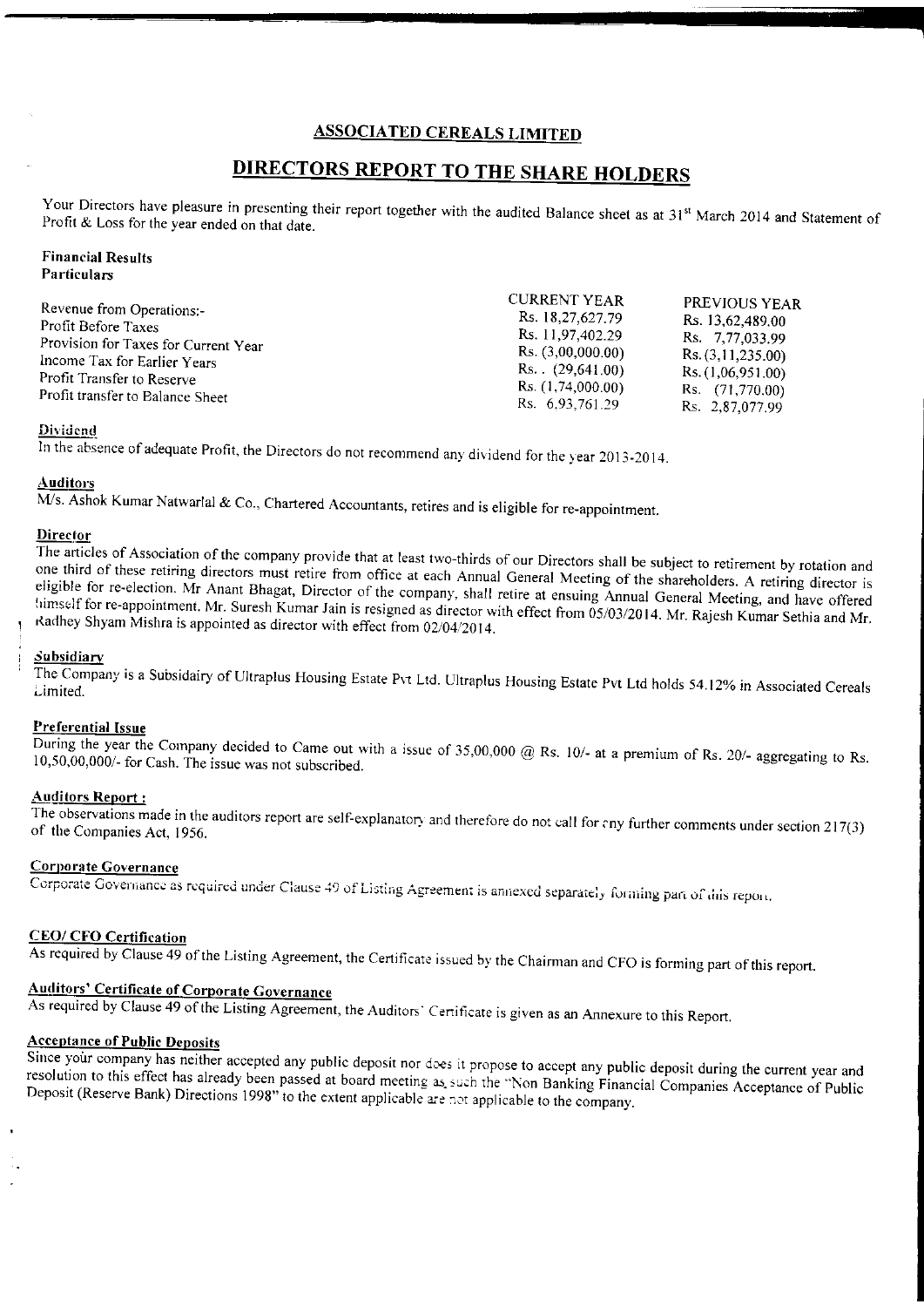### **Conservation of Energy**

In accordance with the provisions of Section 217(1)(e) of the Companies Act, 1956, read with companies (Disclosures of particulars the report of Board of Directors) Rules, 1988, regarding conservation of energy, this is to stated that the Company not being manufacturing Company, has not consumed energy of any significant level and accordingly no measures are required to be taken

#### **Foreign Exchange**

In accordance with the provisions of Section 217(1)(e) of the Companies Act, 1956, read with companies (Disclosures of particulars the report of Board of Directors) Rules, 1988, regarding Foreign Exchange, it is to state that there has been no transaction relating

### **Absorption of Technology**

In accordance with the Provisions of Section 217(1)(e) of the Companies Act, 1956, read with Companies (Disclosures of Particulars the report of Board of Directors) Rules, 1988, regarding technology, it is to state that there has been no transaction relating to technolog

### **Particulars of Employees**

Provision of Section 217(2A) of the Companies Act, 1956 is not applicable as no employees were in receipt of remuneration to the exte

# Directors' Responsibility Statement

As stipulated, your Directors affirm their commitment to the Directors' Responsibility Statement as below :

The directors state that in preparation of the Annual Accounts, your Company has followed the applicable accounting standards wit proper explanations relating to material departures. The Directors have selected such accounting policies and applied them consistentl and made judgments and estimates that are reasonable and prudent so as to give a true and fair view of the state of affairs of you Company at the end of the financial year ended 31<sup>st</sup> March, 2014 and of the profit or loss for the year. The Directors have taken prope and sufficient care for the maintenance of adequate accounting records in accordance with the provisions of the Companies Act, 1956 fo safeguarding the assets of your Company and for preventing and detecting frauds and other irregularities. The annual accounts of you Company have been prepared on a going concern basis.

# Acknowledgement

Directors deeply acknowledge the trust and confidence you have placed in the company. Director would also like to thank all its Banker Customer, Vendors and Shareholders for their Continued support to the Company. In specific, the Board would also record its sincere appreciation of the Commitment and Contribution made by all employees of the Company.

Kolkata

BY ORDER OF THE BOARD

مستملين والمتدرد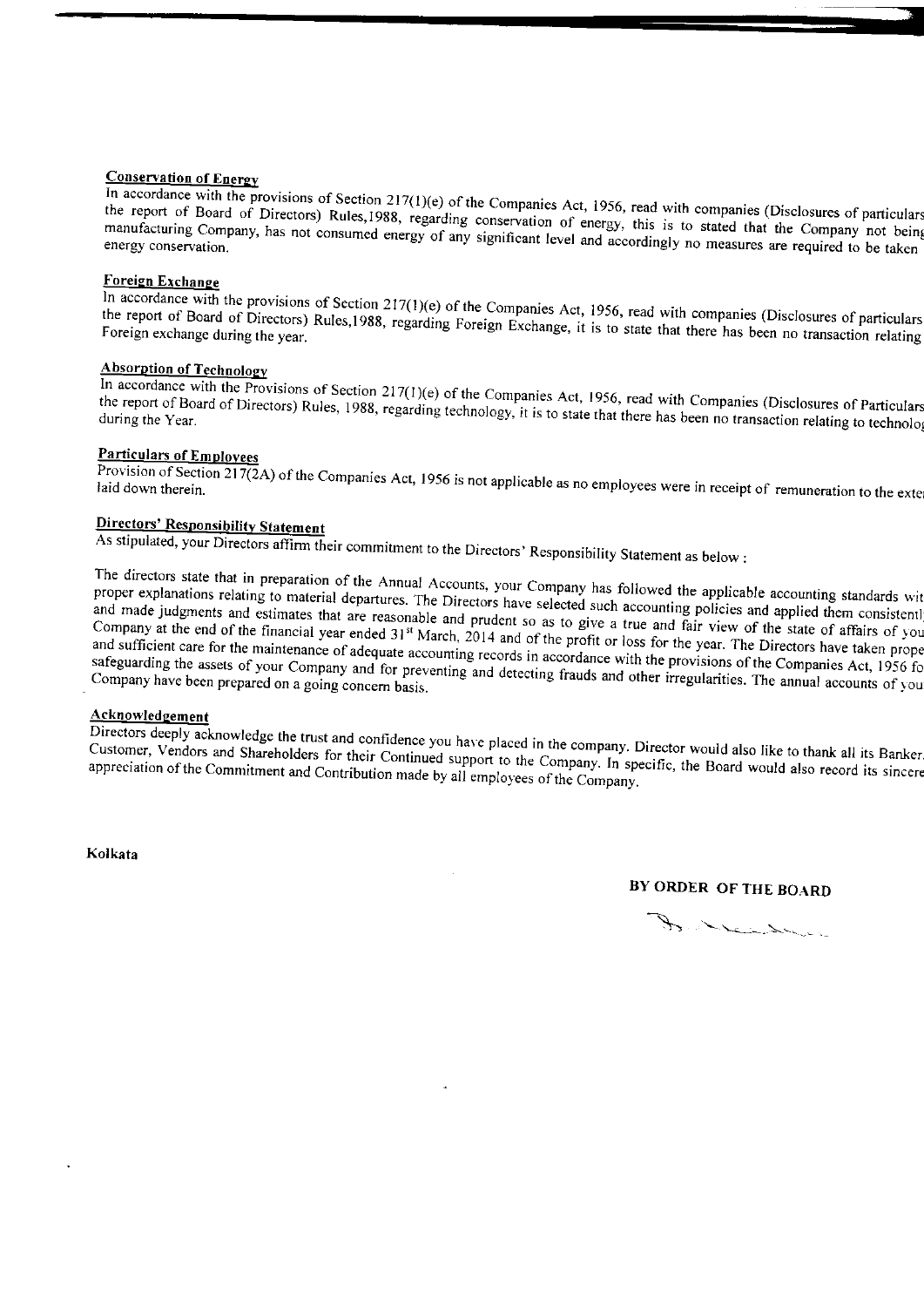# ASHOK KUMAR NATWARLAL & CO. CH4RTERED ACCOUNTANTS

161/1, Mahatma Gandhi Road  $3<sup>rd</sup>$  Floor, Room No. 70B Kolkata-700007 Phone : 09468913311

### INDEPENDENT AUDITOR'S REPORT

# To The Members }1/S. ASSOCIATED CEREALS LIMITED

#### Report on Financial Statements

We have audited the accompanying financial statement of ASSOCIATED CEREALS LIMITED, which comprises the Balance sheet as at 31<sup>st</sup> March, 2014 and the statement of Profit and Loss and Cash Flow statement for the year then ended and a summary of Significant acccunting policies and other explanatory information.

#### Management Responsibility for the Financial Statements

\lanagement is responsible for preparation ofthese financial statements that give a true and fair view ofthe financial position, financial performance and cash flows of the company in accordance with the Accounting Standards referred to in Sub-section (3C) of Section 211 ofrhe Companies Act, 1956 read with the General Circular l512013 dated September 13, 2013 ofthe Ministry of Corporate Affairs in respect of Section 133 of the Companies Act, 2013 and in accordance with accounting principles generally accepted in India. This responsibility includes the design, implementation and maintenance of internal control relevant to the preparation and presentation of financial statements that give a true and fair view and are free from material misstatement, whether due to fraud or error.

#### Auditor's Responsibility

Our responsibility is to express an opinion on these financial statements based on our audit. We conducted our audit in accordance with the standards on Auditing issued by the Institute of Chartered Accountants of lndia. Those Standards require that we comply with ethioal requirements and plan and perform the audit to obtain reasonable assurance about whether the financial statements are free from material misstatement. An audit involves performing procedures to obtain audit evidence about the amounts and disclosures in the financial statement. The procedures selected depend on auditor's judgement, including the assessment of the risks of material misstatement of the Financial Statements, whether due to fraud or error. In making those risk assessments, the auditors consider intemal control relevant to the company's preparation and fair presentation of the financial statements in order to design audit procedures that are appropriate in the circumstances. An audit also includes evaluating the appropriateness of accounting policies used and the reasonableness of the accounting estimates made by the management, as well as evaluating the overall presentation of financial statements. We believe that the audit evidence we have obtained is sufficient and appropriate to provide a basis for our Audit opinion.

#### Opinion

In our opinion and to the best of our information and according to the explanations given to us, the financial statements give the informarion required by the Act in the manner so required and give a true and fair view in conformity with the accounting principles generally accepted in India:

- (a) in case of the Balance sheet, of the state of affairs of the company as at March 31, 2014;
- (b) In the case of profit and loss Account, of the PROFIT for the Year ended on that date; and
- $\heartsuit$  in the case of the Cash flow statement, of the cash flows for the year ended on that date.

#### Report on Other Legal and Regulatory Requirements

1. As required by 'the Companies (Auditor's Report) Order, 2003.' as amended by 'the companies (Auditor's Report) (Amendment) order, 2004', issued by the Central Government of India in terms of Sub-Section (4A) of Section 227 of the Act, we give in the annexures a statement on the matters specified in the paragraphs 4 and 5 of the order.

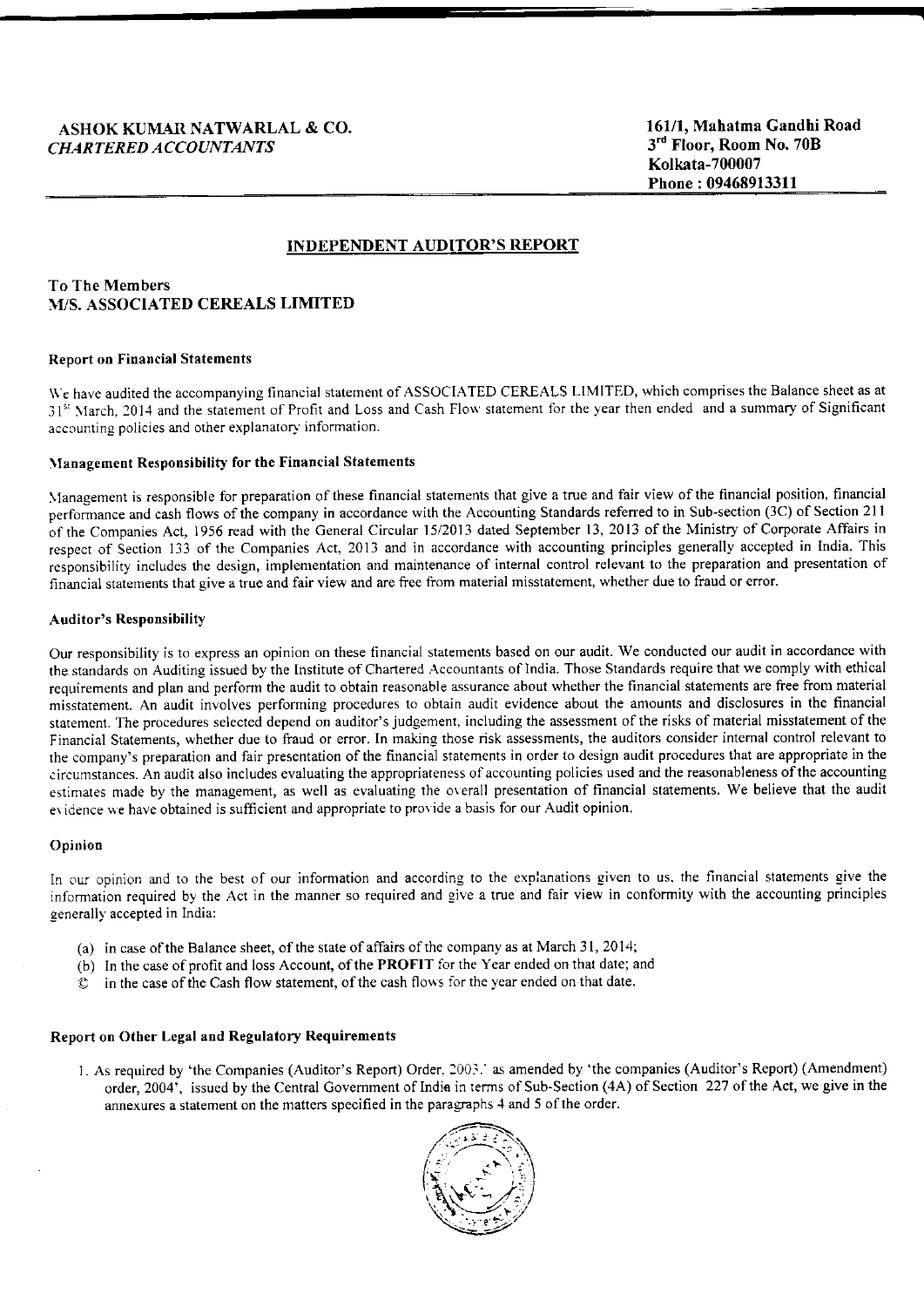# ASHOK KUMAR NATWARLAL & CO. CHARTERED ACCOUNTANTS

161/1, Mahatma Gandhi Road  $3<sup>rd</sup>$  Floor, Room No. 70B Kolkata-700007 Phone:09468913311

- 2. As required by section  $227(3)$  of the Act, we report that:
- a) We have obtained all the information and explanations, which to the best of our knowledge and belief were necessary for the purpose of our audit;
- b) In our opinion, proper books of account as required by law have been kept by the Company, so far as appears from our examination of the book ;
- c) The Balance Sheet. Statement of Profit and loss, and Cash flow Statement dealt with by this report are in agreement with books of account :
- d) In our opinion, the Balance Sheet and statement of Profit and Loss and cash flow statement dealt with by this report comply with the accounting standards referred to in sub-section (3C) of Section 211 of the Companies Act, 1956 read with the General Circular 15/2013 dated September 13, 2013 of the Ministry of Corporate Affairs in respect of Section 133 of the Companies Act,20l3;
- e) On the basis of the written representation received from the Directors as on 31<sup>st</sup> March, 2014 and taken on record by the Board of Directors, none of the directors is disqualified as on  $31<sup>8</sup>$  March, 2014 from being appointed as a director, in terms of clause (g) of sub-section (1) of Section 274 of the Companies Act, 1956.
- f) Since the central government has not issued any notification as to the rate at which the cess is to be paid under Section 441A of the companies Act, 1956 nor has it issued any rules under the said section, prescribing the manner in which such cess is to be paid, no cess is due and payable by the company.

 $3^{rd}$  Floor. Room No. 70B, Kolkata - 700 007

161 1. Mahatma Gandhi Road, and a subset of the state of the For, Ashok Kumar Natwarlal & Co. Chartered Accountants

R. K. Assassivel

ASHOK KUMAR AGARWAL Proprietor Membership No. 056189 Firm Regn No.322307E

Dated: The 31st Day of May 2014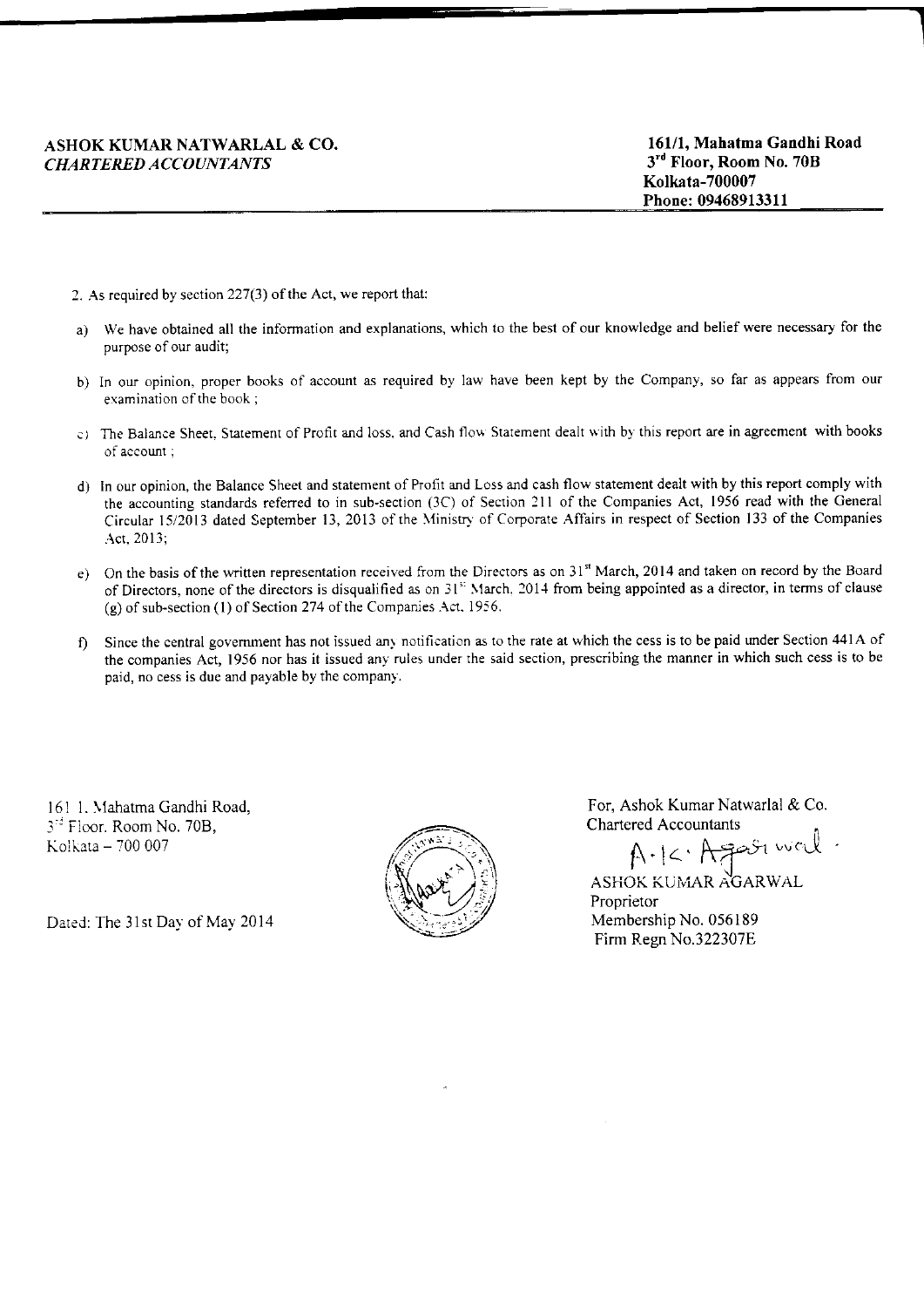| ASHOK KUMAR NATWARLAL & CO.<br><b>CHARTERED ACCOUNTANTS</b> | 161/1, Mahatma Gandhi Road<br>3 <sup>rd</sup> Floor, Room No. 70B |
|-------------------------------------------------------------|-------------------------------------------------------------------|
|                                                             | Kolkata-700007                                                    |
|                                                             | Phone: 09468913311                                                |

ANNEXURE Referred to in point No. 1 of our report of even date on the accounts for the year ended  $31<sup>st</sup>$  March 2014

ln terrns of the information and explanations given to us and the books and records examined by us in normal course of audit and to the best of our knowledge and belief we state that:

- 1 The Company does not own any fixed Assets and as such clauses 1(a) to 1(c) of the companies (Auditor's Report) (Amedment) order, 2004 are not applicable.
- <sup>2</sup> The Company does not own any inventory and as such clause 2(a) to 2(c) of the (Auditor's Report) (Amedment) order, 2004 are not applicable.
- 3 In respect of loans, secured or unsecured, granted or taken by the company to from companies, firms or other parties covered in the register maintained under section 301 of the companies Act, 1956:
	- The company has granted unsecured loan or advances to companies, firms or other parties listed in the register maintained U/s 301 of the companies Act, 1956. The Maximum amount outstanding during the year was Rs. 29,82,49,423/- and the year end balance of loan and advances granted to such party was Rs. 28,54,12,756.00.
	- b) In our opinion and according to the information and explanation given to us, the rate of interest and other terms and conditions for such loan and advances were not prima-facie prejudicial to the interest of the company except in case of interest free advances.
	- There was no stipulation for repayment of above loans and advances.
	- d) The company has not taken any unsecured loans or advances from companies, firms or other parties listed in the register maintained U/s 301 of the companies Act, 1956. Consequently the provisions of Clauses 3(e) to 3(g) of the order are not applicable.
- 4 In our opinion and according to the information and explanations given to us, there are adequate internal control procedures commensurate with its size and the nature of business with regard to purchase and sale of shares & securities, goods or services. During the course of our Audit, we have not observed any continuing failure to correct major weaknesses in internal control,
- 5 a) In our opinion and according to the information and explanations given to us, there are no transactions that need to be entered into the register maintained under section 301 of the Companies Act. 1956.  $b$ ) In our opinion and according to the information and explanations given to us, there are no transactions of purchase of shares  $\&$ securities, goods, materials and services made in pursuance of contracts or arrangements with any party entered in the register :raintained under Section 301 of the Companies Act, 1956 for value aggregating to Rs,5,00,000/- or more during the year under ler ie\*.
- The Company has not accepted deposits from the public, compliance of the provision of section 58A and 58AA of the Companies Act. 1956 and the Companies (Acceptance of Deposit) Rules 1975, with regard to the deposits accept 6
- In our Opinion, the company has an internal audit system commensurate with the size and nature of its business.
- According to the information and explanations given to us. the Central Govemment has not prescribed the maintenance of costs S. records under section 209(1)(d) of the Companies Act, 1956. for any products of the Company.
- a). As explained to us, the provident Fund Scheme and Employees State Insurance Scheme are not applicable to the Company. 9
	- b) According to the information and explanations given to us, no undisputed amounts payable in respect of income tax, wealth tax, service tax, sales tax, custom duty and excise duty were outstanding as at  $31^{ST}$  March 2014 for a period of more than six months from the sate they become payable.
- 10 The Company does not have any accumulated losses at the end of the financial year. Further it has not incurred any cash losses during the financial year ended on that date and in the immediately-preceding financial year.

 $\mathbb{R}$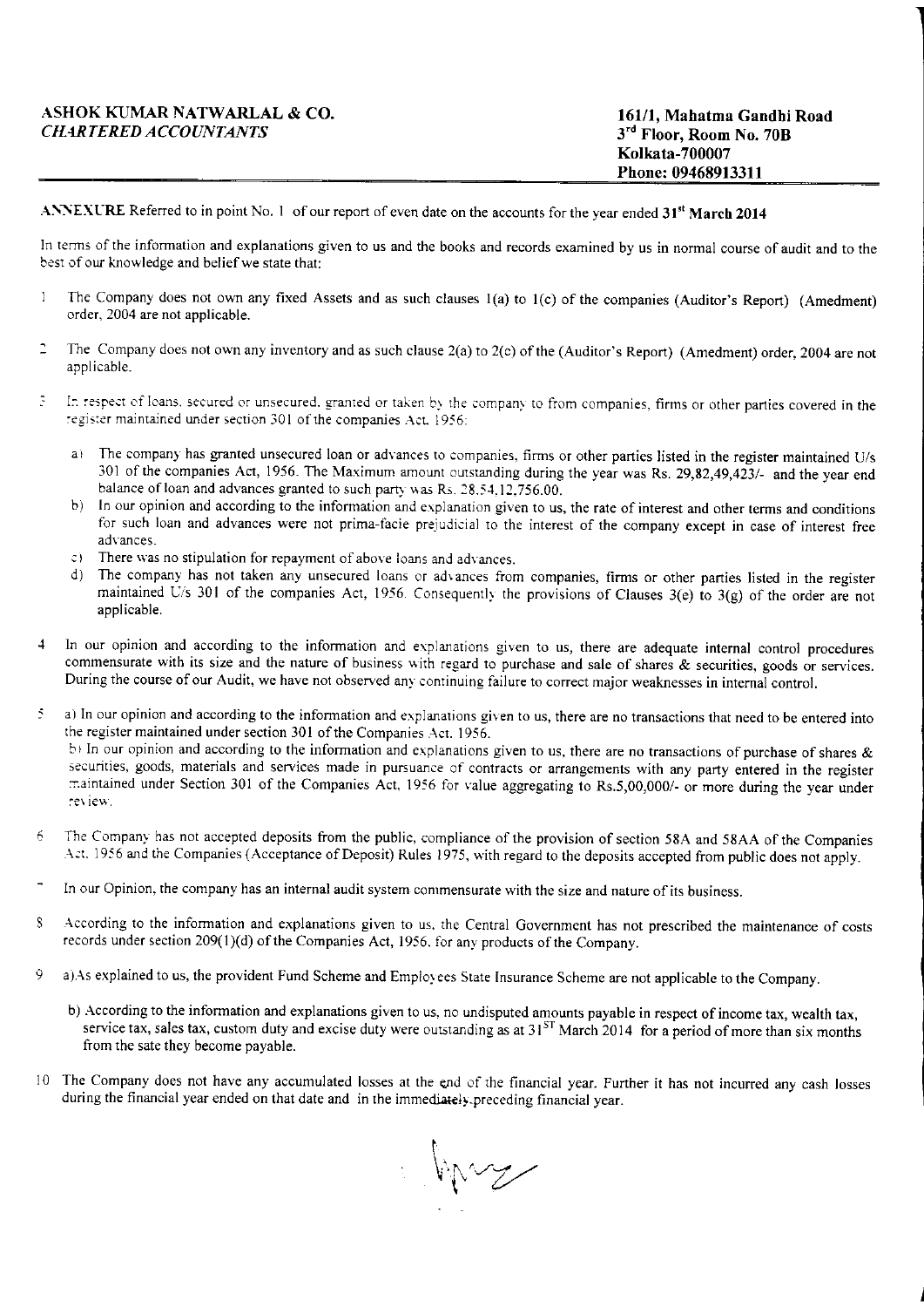# ASHOK KUMAR NATWARLAL & CO. **CHARTERED ACCOUNTANTS**

161/1, Mahatma Gandhi Road 3rd Floor, Room No. 70B Kolkata-700007 Phone: 09468913311

- 11. In our opinion and according to the information and explanations given to us, the Company has not defaulted in repayment of dues to any financial institution or bank or debenture holders as at the Balance Sheet date.
- The Company has not granted any loans and advances on the basis of security by way of pledge of shares, debentures and other in. securities.
- 13. The Company is not a chit fund, nidhi/mutual benefit fund and therefore the requirements pertaining to such classes of companies is not applicable. Therefore the provisions of clause 4(xiii) of the order are not applicable to the Company.
- According to the information and explanations given to us, the Company has maintained proper records of transactions and Contracts in respect of its dealing in shares, securities, debentures and other investments and timely entries have been made therein. The aforesaid securities have been held by the Company in its own name, except to the extent of the exemption granted under section 49 of the Companies Act, 1956.
- i.5. In our opinion and according to the information and explanations given to us, the Company has not given any guarantee for loans taken by others from banks or financial institutions.
- 16. In our opinion and according to the information and explanations given to us, the Company has not taken any long term loans during the year.
- 17. According to the information and explanations given to us, the and on overall examination of the Balance Sheet of the Company we report that no funds raised on short term basis have been used for long term investment.
- 18. According to the information and explanations given to us, the Company has not made preferential allotment of shares to parties and companies covered in the Registrar maintained under section 301 of the Companies Act, 1956.
- 19. The Company has not issued any debentures during the year and therefore the question of creating security or charge in respect thereof does not arise.
- 20. The Company has not raised any money through public issue.
- According to the information and explanations given no fraud on or by the Company has been noticed or reported during the year. żí

1611. Mahatma Gandhi Road, 3<sup>-+</sup> Floor, Room No. 70B, Ko.kata - 700 007



For, Ashok Kumar Natwarlal & Co. **Chartered Accountants** 

 $A$ ·  $k$ · Assert wa

ashok kumar Agarwai Proprietor Membership No. 056189 Firm Regn No.322307E

Dated: The 31st Day of May 2014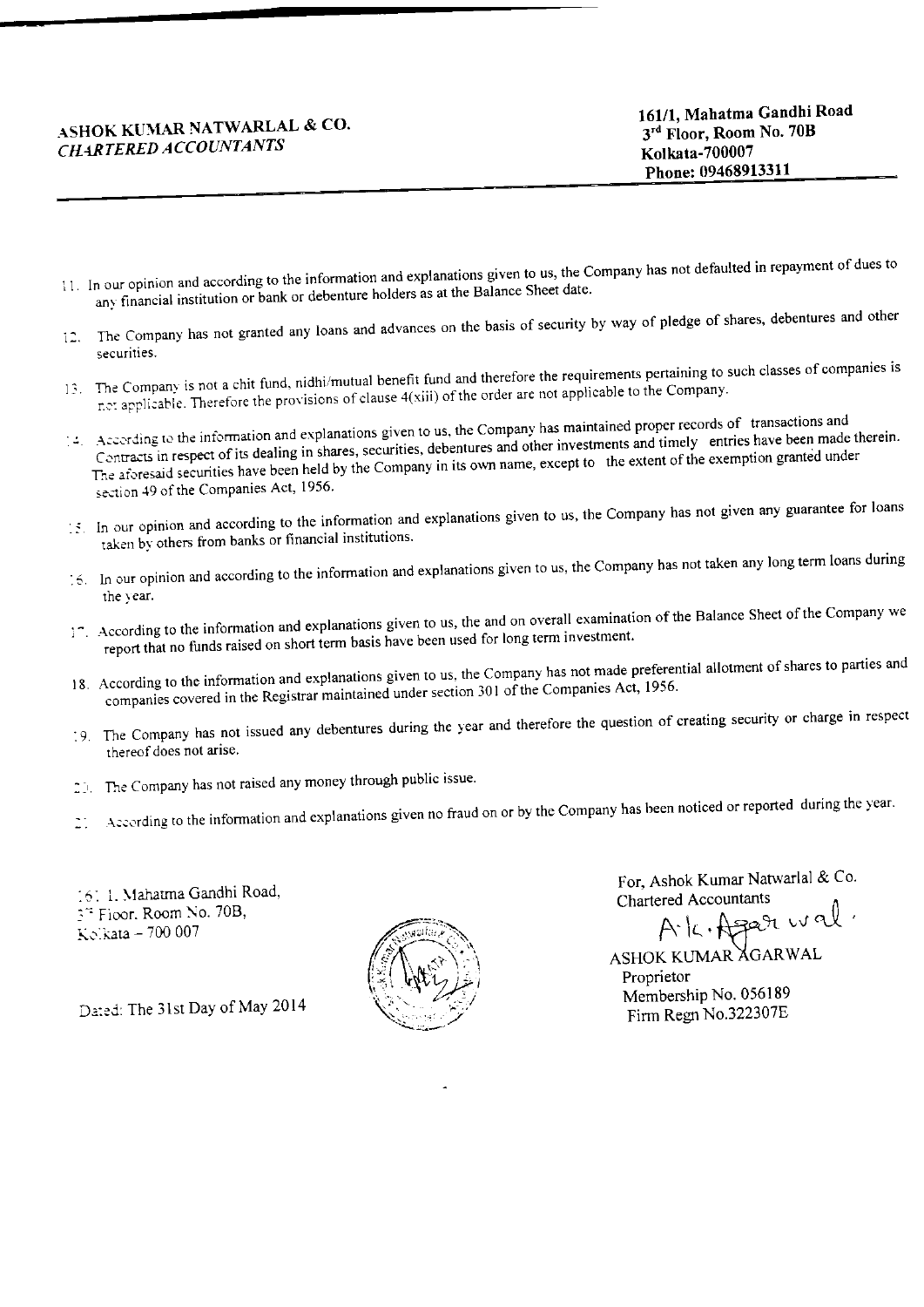# **ASSOCIATED CEREALS LIMITED**

# REPORT ON CORPORATE GOVERNANCE

### **A** Company's Philosophy

Your Company believes that for its sustained success, it must maintain global Standards of corporate conduct towards its Shareholders, customers, employees, all other stakeholders and society in general. The company has always focused on good corporate governance, which is a key driver of sustainable corporate growth and long term value creation for iths shareholders.

The Company believes that corporate governance is not just limited to creating checks and balances. It is more about creating erganization excellence leading to increasing employees and customer satisfaction and shareholder's Value. The primary objective of corporate governance is to create and adhere to a corporate culture of conscience and consciousness, transparency and openness, to develop capabilities and identify opportunities that best serve the goal of value creation. The Company believes, it must leverage its human and capital resources to translate opportunities into reality, crate awareness of corporate vision and spark dynamism and entrepreneurship at all levels.

Above all, corporate governance must balance individual interest with corporate goals and operate within accepted norms of prepriety, equity, fair play and a sense of justice. Accountability and transparency are key drivers to improve decisionmaking and the rationale behind such decision, which in turn creates stakeholder confidence.

# **B** Board of Directors

The Board of Director consist of Five Director. Mr Anant Bhagat Director of the company is retiring by rotation and is eligible for re-appointment.

### Mr. Radhe Shvam Mishra

Mr. Radine Shyam Mishra, Chairman of the Company is a graduate with more than two decades of experience in administration. He brings major strength in planning future financial growth of the Company.

### Mr. Binod Chand Kankaria

Mr. Binne Chand Kankaria, Managing Director of the Company, has rich and diverse experience in areas of construction. He continues to lead as new generation entrepreneur with dedication and concerted focus on efficiency and growth.

Name of other Public limited companies in which Mr. Binod Chand Kankaria is a Director

| S. No.                   | Name of the Company          |
|--------------------------|------------------------------|
| $\bullet$                | Jain Space Infra Venture Ltd |
| $\mathbf{r}$<br>$\sim$ . | Orient Movietone Corpn Ltd   |

### Mr. Anant Bhagat

Mr. Anant Bhagat aged 28 Years hold degree of Bachelor of Business Management. He started his career in Real Estates and chtained degree of Master of Science in Real Estates. He has rich and diverse experience in areas of construction, financing. He does not hold any equity shares in the Company.

Name of other Public Limited Companies in which Mr. Anant Bhagat is a Director

- $SI$  No. Name of the Company
	- $\mathbf{1}$ . Navin Space Housing Limited
	- $\overline{2}$ . Bengal Sanjeevani Housing Development Ltd

# Mr. Shrish Tapuriah

Mr. Shrish Tapuriah is a well qualified Chartered Accountant and has rich and diverse experience in areas of administration, Taxation and financing.

Name of other Public Limited Companies in which Mr. Shrish Tapuriah is a Director

- SI No. Name of the Company
	- $1.$ Hanuman Bags & Containers Ltd 1977-
	- $\overline{2}$ . Kanchan Udyog Limited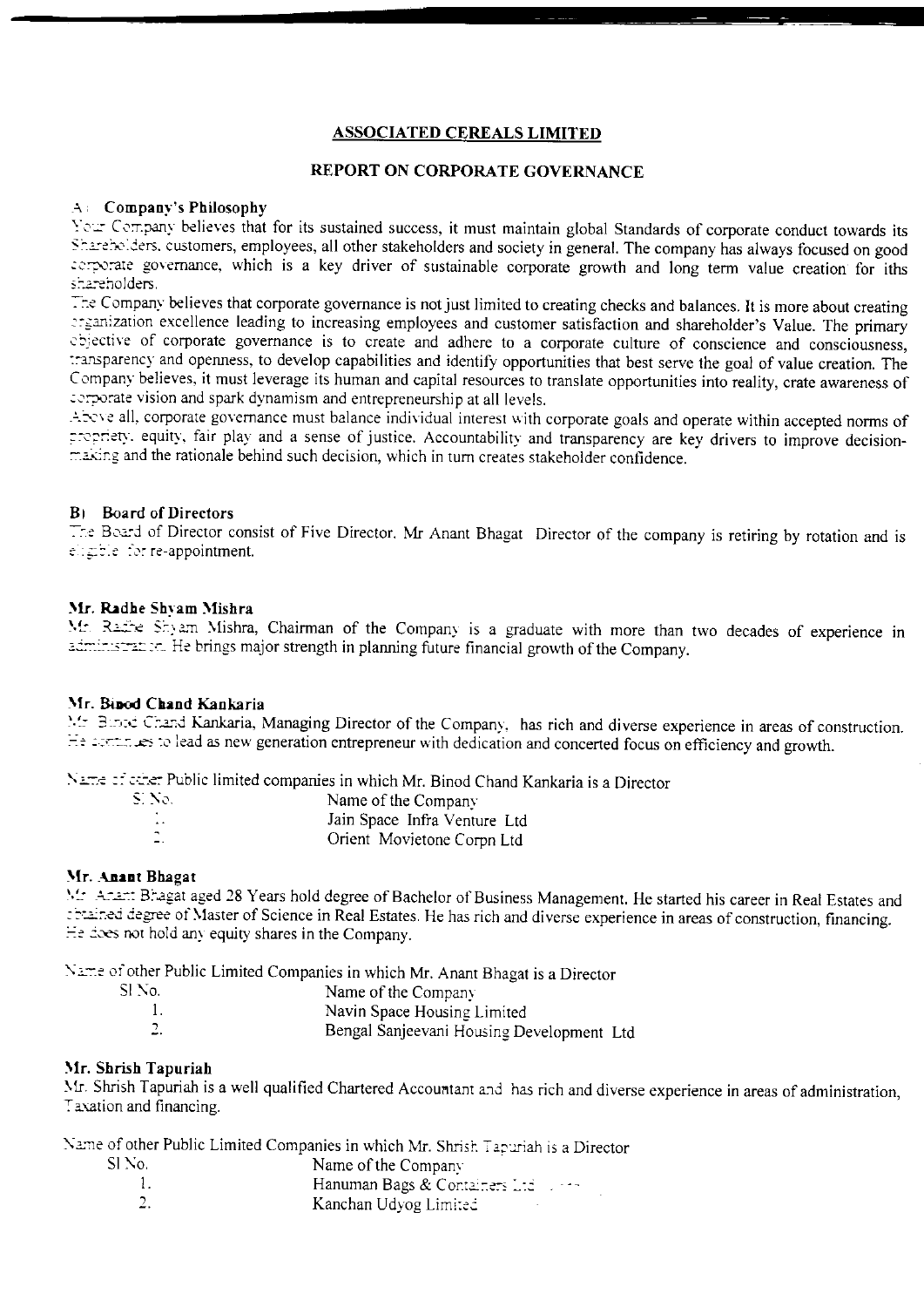# Mr. Rajesh Kumar Sethia

Mr. Rajesh Kumar Sethia is reputed businessman in the field of finance and marketing having a clear business vision and practicing hands-off approach.

# C) Meetings and Attendance

The Meeting of the Board are generally held at the Corporate office of the Company at "Arihant Enclave" 493B/57A G.T. Read South) Shibpur Howrah-711102. During the year under review, Seventeen Board meeting were held on 04/04/2013,  $\frac{1}{15}$   $\frac{1}{2013}$ , 17 04.2013, 15/05/2013, 31/05/2013, 28/06/2013, 16/07/2013, 29/08/2013, 17/10/2013, 29/11/2013, 31/12/2013, 13 01 2014, 24 01/2014, 03/02/2014, 28/02/2014, 05/03/2014, 31/03/2014.

F

The Board meeting are scheduled well in time and Board members are given a notice of more than a month before the the Board members are provided with well structured and comprehensive agenda papers.

| Birled Chand Kankaria<br>Aram Bhagat<br>Strist Tapuriah<br>Radire Shyam Mishra<br>Pillesh Kumar Sethia | NIL<br><b>NIL</b><br>NIL<br>NIL. |
|--------------------------------------------------------------------------------------------------------|----------------------------------|
|--------------------------------------------------------------------------------------------------------|----------------------------------|

# F) General Body Meetings

The 187 The 187 The Annual General Meetings of the Company were held as under:

|                                                                                                                                               | Date       | Location                                                      |
|-----------------------------------------------------------------------------------------------------------------------------------------------|------------|---------------------------------------------------------------|
| Financial Year<br>where the second control                                                                                                    | 01/09/2011 | 27 Bentinck Street, Kolkata-70001                             |
| المستحسن والمناسب<br>$\mathbf{a}_1 = \mathbf{a}_2 \cdot \mathbf{a}_3 \cdot \mathbf{a}_4 = \mathbf{a}_2 \cdot \mathbf{a}_3 \cdot \mathbf{a}_4$ | 29/09/2012 | Arihant Enclave 493B/57A G T Road Ground Floor, Howrah-711102 |
| 22. <del>.</del> <del>.</del>                                                                                                                 | 28/06/2013 | Arihant Enclave 493B/57A G T Road Ground Floor, Howrah-711102 |

During the years, the company had taken shareholders approval by way of special resolution as per details below

| <b>Financial Year</b><br>$2113 - 14$                                                                                               | Date<br>28/02/2014<br>05/03/2014 | <b>Purpose</b><br>Issue of 35,00,000 Equity share on preferential Basis<br>Appointment of Managing Director |
|------------------------------------------------------------------------------------------------------------------------------------|----------------------------------|-------------------------------------------------------------------------------------------------------------|
| 2003-04<br>$\mathbf{a}_1$ , $\mathbf{a}_2$ , $\mathbf{a}_3$ , $\mathbf{a}_4$ , $\mathbf{a}_5$ , $\mathbf{a}_6$<br>المتوارث والمتلا | 31/03/2014                       | Change of Object Clause                                                                                     |

### G) Disclosures

There are no materially significant transactions with the related parties viz. promoters, directors, relatives, the management subsidiaries etc that may have a potential conflict with the interest of the company at large.

No penalties have been imposed on the company by the Stock Exchange or SEBI or any other authority in any matter related to capital markets, for non compliance by the company.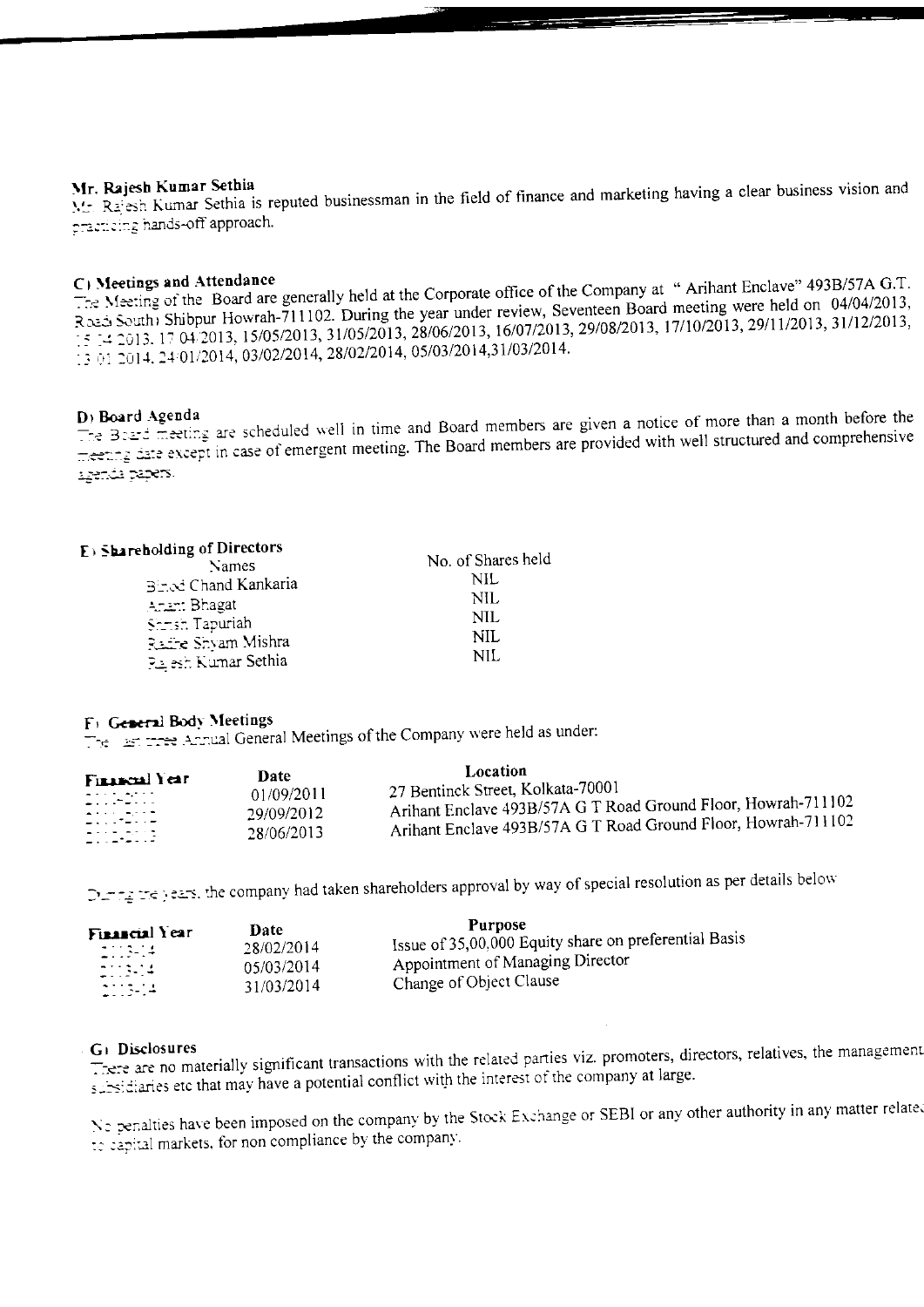### H) Means of Communication

The Company regularly interacts with the shareholders through multiple channels of communication such as publication of results on quarterly, half yearly basis and yearly basis. The results are not sent individually to Shareholders.

The company has developed its website. All information relating to shareholder and public at large can be viewed by logging into the Website.

# **I) Code of Conduct**

The Company has laid down the code of conduct for its directors.. The object of the code is to conduct the company's business ethically and with responsibility, integrity, fairness, transparency and honesty.

# J) Registrar and Transfer Agents and Share Transfer System

M s Niche Technologies Pvt Ltd is your Company's Share Transfer Agent. Share transfer in physical form and other communications regarding shares, Change of Address etc may be addressed to

M 5 Niche Technologies Pvt Ltd D-511. Bagree Market ... B R B Basu Road Kolkata-700001

Trading in Equity shares of the Company is permitted as demat as well as physical form. Shares sent for transfer in physical form are registered and returned with in a period of 30 Days from the date of receipt of the documents, provided the documents are valid and complete in all respects. With a view to expediting the process of share transfers Mrs. Anny Jain Company Secretary, be and is hereby appointed Compliance officer in Place of Mr. Binod Chand Kankaria, severally authorized to approve transfer of equity shares and the same shall be ratified in the next meeting of shareholders/ Investors Grievance Committee. The shareholders/ Investors Grievance Committeemeets as and when required to consider the other transfer. transmission of shares etc and to attend shareholder Grievance.

# K<sub>i</sub> Distribution of Shareholding

The Distribution of shareholding as on March 31, 2014 was as follows:

| <b>SI No.</b> | No. of Equity<br>Shares held | No. of Share Holders | $%$ of total<br><b>Shareholders</b> | No. of Shares held | % of total Shares |
|---------------|------------------------------|----------------------|-------------------------------------|--------------------|-------------------|
|               | $1 - 500$                    | 408                  | 80.0000                             | 113900             | .8974             |
|               | 501-1000                     | 41                   | 8.0392                              | 31100              | .2450             |
|               | 1001-5000                    | 16                   | 3.1375                              | 27620              | .2176             |
|               | 5001-10000                   | 0                    | 0                                   |                    | 0                 |
| 5.            | 10001-50000                  | 18                   | 3.5294                              | 641000             | 5.0502            |
| 6.            | 50001-100000                 | 8                    | 1.5686                              | 558300             | 4.3986            |
|               | 100001- And above            | 19                   | 3.7255                              | 11320700           | 89.1913           |
|               | <b>Totals</b>                | 510                  | 100.00                              | 12692690           | 100.00            |

# L) Details of Shareholding as on March 31, 2014 was as under:-

| S. No.                                          | Category                         | No. of Shares Held   | Shareholding |
|-------------------------------------------------|----------------------------------|----------------------|--------------|
|                                                 | <b>Promoters</b>                 | $\bullet$<br>6369620 | 54.123       |
| $\hat{\phantom{a}}$<br>$\overline{\phantom{0}}$ | Non Institution-Bodies Corporate | 4299950              | 33.877       |
| $\mathfrak{Z}$                                  | Non Institution-Individual       | 1523120              | 12.000       |
|                                                 |                                  |                      |              |
|                                                 |                                  | 12692690             | 100.00       |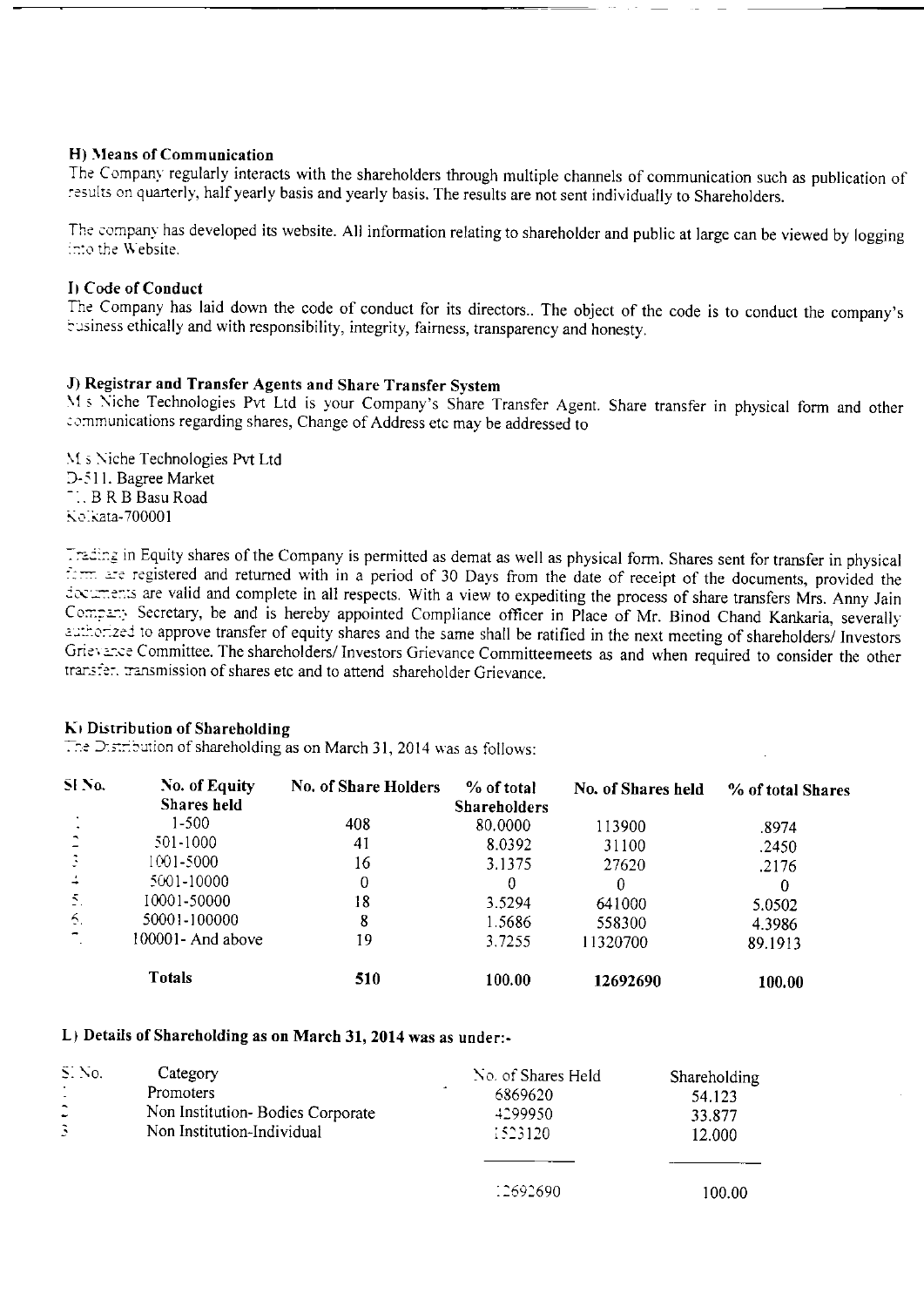# \t) General Shareholder Information

Annual General Meeting:

| Date:                     | 18 <sup>th</sup> September 2014                                  |           |
|---------------------------|------------------------------------------------------------------|-----------|
| Time                      | 12.30 PM                                                         |           |
| Venue                     | Arihant Enclave, 493B/57A G T Road (South) Shibpur Howrah-711102 |           |
| Financial Year            | 2013-2014                                                        |           |
| Book Closure Date         | $24^{th}$ June 2014 to $27^{th}$ June 2014                       |           |
| Listing on Stock Exchange | The Uttar Pradesh Stock Exchange Limited                         | $A - 256$ |
| ISIN No.                  | INE840101014                                                     |           |

# \) Sha reholder'/Investors' Grievance Committee

The shareholder' Investors' Grievance Committee of the Board has been constituted to look into complaints like transfer of shares. Non-receipt of Dividend etc. The committee is headed by Mr. Anant Bhagat, as Chairman and Mr. Suresh Kumar .'ain and Mr. Shrish Tapuriah as Non executive Director. No compliant had been received during the year.

# O) Audit Committee

The Audit Committee assists the Board in its responsibility for overseeing the quality and integrity of accounting, auditing and reporting practice of the company and its compliance with legal and regulatory requirements. The Committee's purpose .: :: ...,enei'the accounting and financial reporting process of the company, the audit of the Company's Financial Statements, the appointments of Auditor, Independent Performance and remuneration of the Statutory Auditors.

During the year under review, four meetings of the committee were held during the year ended 10.05.2013, 09.08.2013, :!.,:..\_: nd 07.02.2014. The composition of the committee and attendance at its meeting is given below:

| Name of Director                 | Category                              | No. of Meetings Held | No. of Meetings Attented |
|----------------------------------|---------------------------------------|----------------------|--------------------------|
| Mr. Anant Bhagat                 | Non Executive Director                |                      |                          |
| Mr. Shrish Tapuriah              | Non Executive Director                |                      |                          |
| $\sqrt{15}$ $\pm$ esh Kumar Jain | Non Executive Independent<br>Director |                      |                          |

The terms of reference as stipulated by the Board to the Audit Committee include:

Oversight of the Companies Financial reporting Process and disclosure of its financial information to ensure that the financial statement is correct, Sufficient and credible.

1. Recommending to the Board, the appointment, re-appointment and if required, the replacement or removal of the statutory Auditor and fixation of Audit Fees.

3. Reviewing with the Management, the annual Financial Statement before submission to the Board for approval, with particular reference to:<br>• Matters

- Matters required to be included in the Directors Responsibility Statement in the Directors Report in terms of Clause (2AA) of Section 217 of the Companies Act, 1956.
- Changes, if any, in Accounting Policies and Practices and reason for the same.
- $\bullet$  Major Accounting entries involving estimates based on the exercise out of audit findings.
- o Qualification in the draft Audit report, ifany.

4. Reviewing with the management, the quarterly financial Statements before submission to the Board for approval.

5. Reviewing with the Management, Performance of the Auditors. and adequacy of Internal control systems.

6. ):scussioi with the Auditors before the audit commences. about the nature and scope of the audit as well as post audit discussion to ascertain any area of concern.

 $\Gamma$ . To review the functioning of Whistle Blower Mechanism.

8. Carrying out any other function as is mentioned in the terms of reference of audit Committee.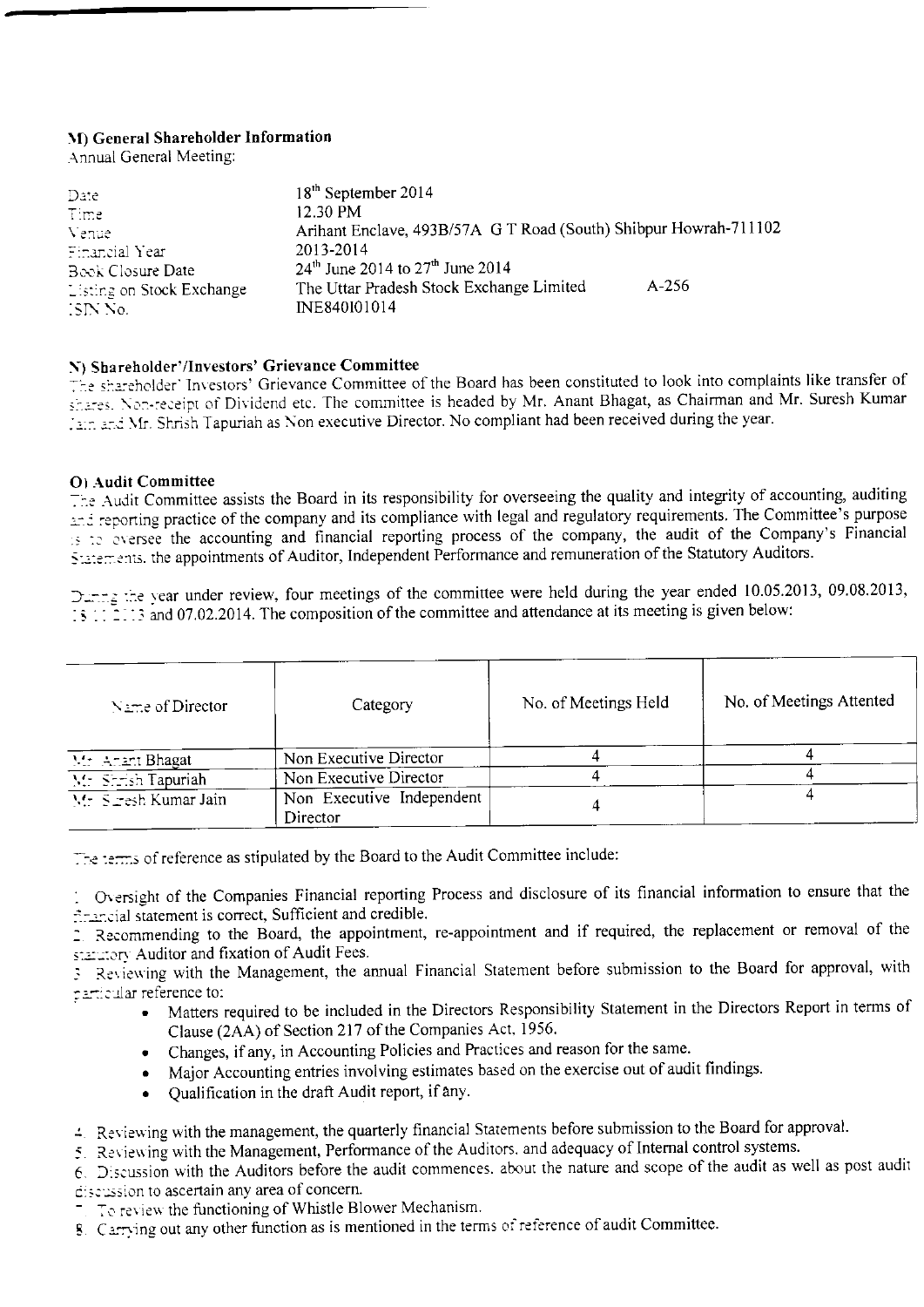The Audit Committee is empowered, Pursuant to its terms of reference, to:

- Investigate any activity within its terms of reference and to seek any information it requires from any employee.
- Obtain legal or other independent professional advice and to secure the attendance of outsiders with relevant  $\bullet$ experience and expertise, when considered necessary.

We have instituted internal processes and systems to ensure that the audit committee has access to all material information and reviews on a regular basis as follows:

- Management discussion and analysis of Financial Condition and results of operation.  $\mathbf{u}$  .
- Statement of Significant party related transactions (as defined by Audit Committee), Submitted by Management.  $\blacksquare$
- Management Certificates on internal controls and Compliances with laws and regulations, including any exception to these.
- Management letters/letters of internal control weakness issued by the auditors.  $\blacksquare$

Jein and the of

 $\bar{1}$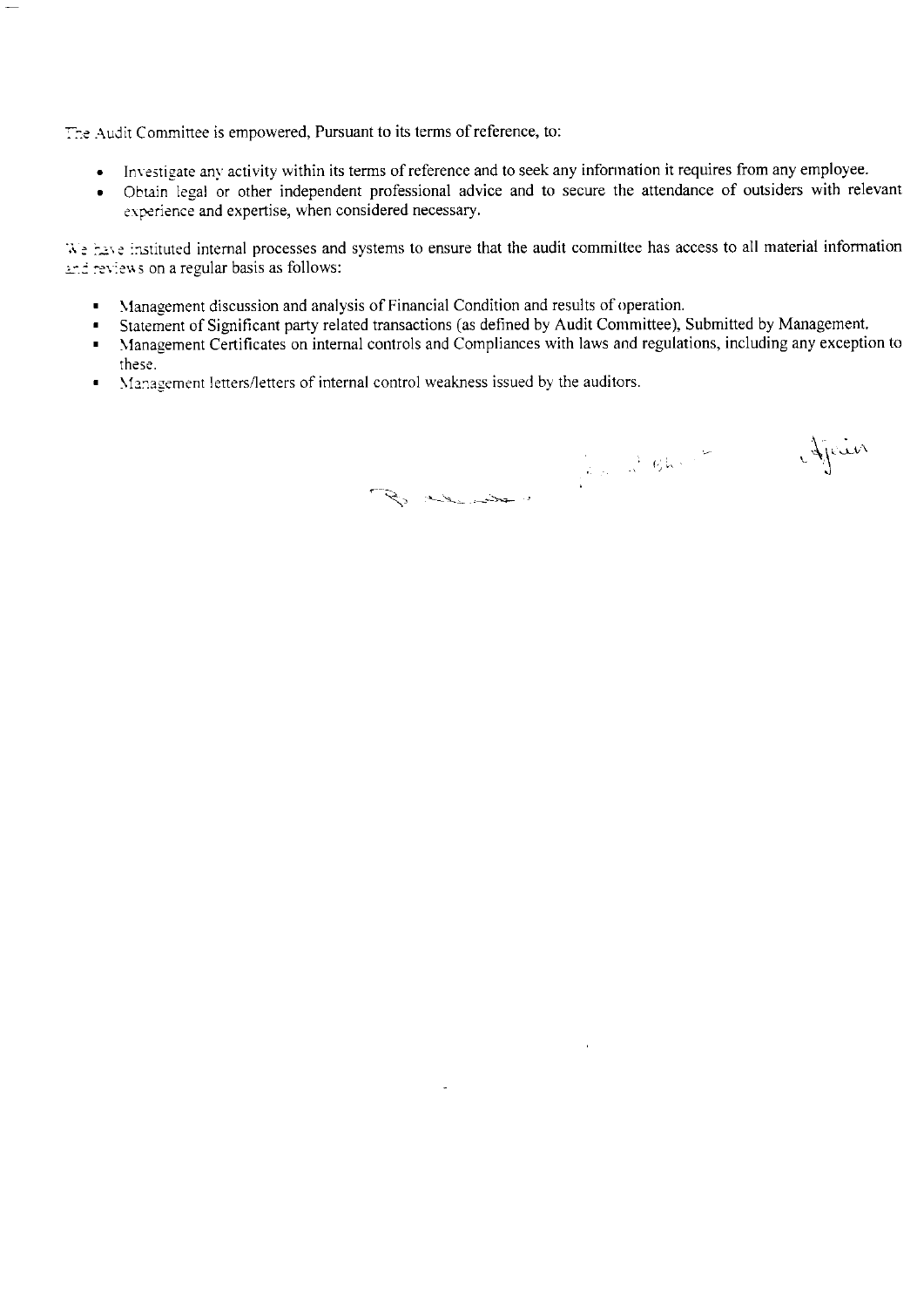# **ASSOCIATED CEREALS LIMITED** Arihant Enclave, Ground Floor, 493B/57A, G.T.Road (South), Shibpur, Howrah-711102

# **CHAIRMAN & CFO CERTIFICATION**

We Radhe Shyam Mishra, Chairman and Anant Bhagat, Chief Financial Officer of Associated Cereals Limited, to the best of our knowledge and belief, certify that :

- We have reviewed the Financial Statements and Cash Flow Statements for he year ended 31st March 2014 and to the best  $\mathbb R$ of our Knowledge and belief:
	- : These statements do not contain any materially untrue statement or omit any material fact or contain statements might be misleading:
	- (E) These statements together present a true and fair view of the Company's affairs and are in compliance with the existing accounting standards, applicable laws and regulations
- There are, to the best of our Knowledge and belief, no transaction entered into by the Company during the Year which are fraudulent, illegal or violative of the Company's code of conduct.
- We accept responsibility for establishing and maintaining internal control for the financial reporting and that we have the effectiveness of the internal control systems of the company and we have disclosed to the Auditors and the Committee, deficiencies in the design or operation of internal controls, if any, of which we are aware and the steps we have taken or propose to take to rectify these deficiencies.
- d We have indicated to the Auditors and the Audit Committee :
	- Significant Changes in Internal Control during the Year;
	- :: Significant Changes in accounting policies during the year and the same have been disclosed in the notes to the financial statements; and
	- lii) Instances of significant fraud of which we have become aware and the involvement therein, if any, of he management or an employee having a significant role in the company's internal control.

Remark Elizabeth (in Imp

Jack Block

Chairman

Chief Financial Officer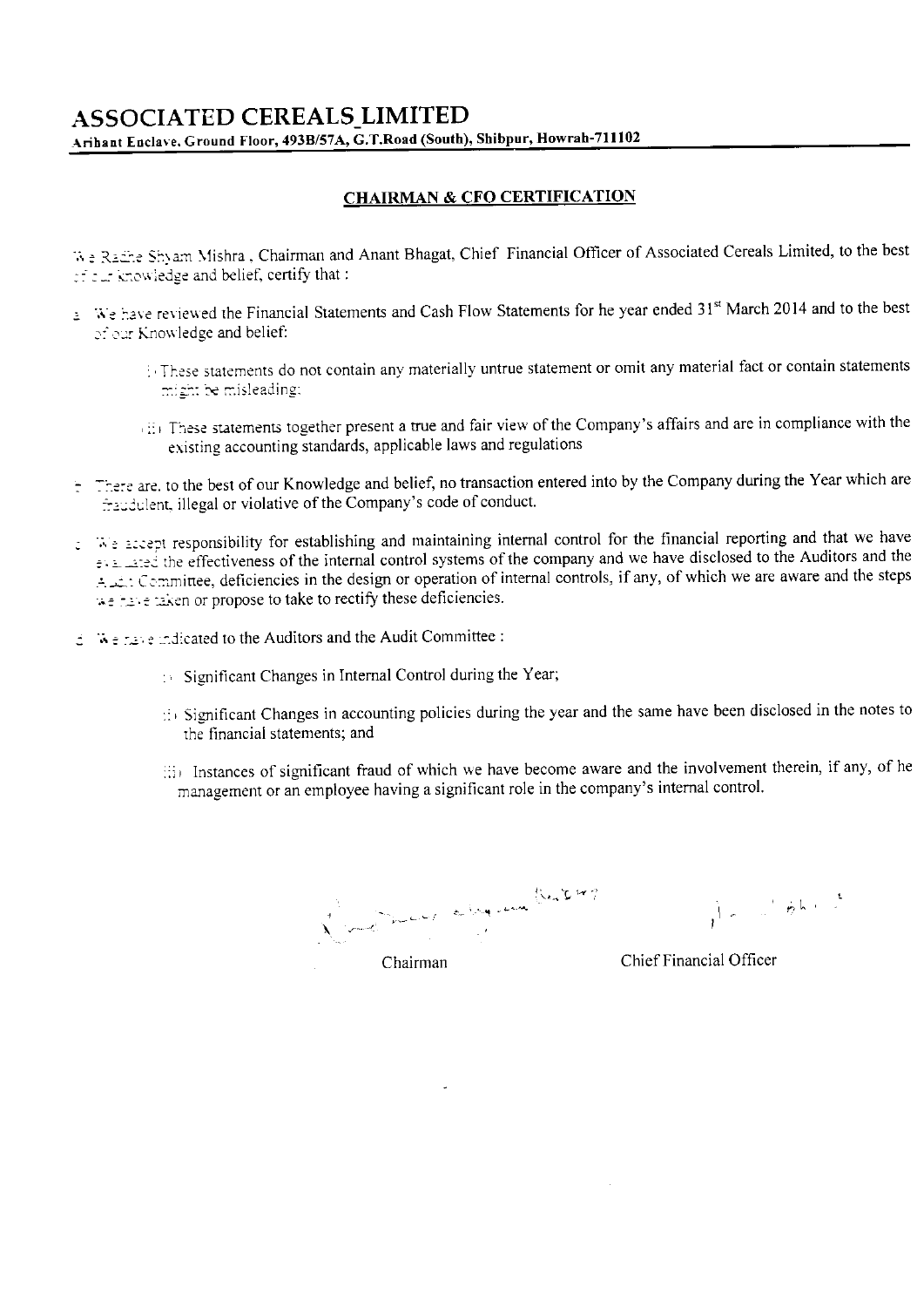# ASHOK KUMAR NATWARLAL & CO. **CHARTERED ACCOUNTANTS**

# Auditors' Certificate on Corporate Governance

To the Members of

# **Associated Cereals Limited**

We have examined the compliance of conditions of corporate governance by Associated Cereals Limited ('the Company') for the year ended on March 31, 2014 as stipulated in Clause 49 of the Listing Agreement of the said Company with the stock exchanges

The compliance of conditions of corporate governance is the responsibility of the management. Our examination was limited to procedures and implementation thereof, adopted by the Company for ensuring the compliance of the conditions of Correcte Governance. It is neither an audit nor an expression of opinion on the financial statements of the Company.

In the cointion and to the best of our information and according to the explanations given to us and representation made by the Directors and the management, we certify that the Company has complied with the conditions of Corporate Governance as sublisted in Clause 49 of the Listing Agreement.

 $\bar{B}$  and investor grievance is pending for a period exceeding one month as on 31<sup>st</sup> March, 2014 against the Company as per the records maintained by the Investors Grievance Committee.

We further state that such compliance is neither an assurance as to future viability of the Company nor the efficiency or effect. eness with which the management has conducted the affairs of the Company.

15111 Mahatma Gandhi Road,  $E^T F$  out. Room No. 70B,  $K: 1222 - 700007$ 

Dured The 31st Day of May 2014



For, Ashok Kumar Natwarlal & Co. **Chartered Accountants** 

A-K-Assessived

ASHOK KUMAR AGARWAL Proprietor Membership No. 056189 Firm Rgn. 322307E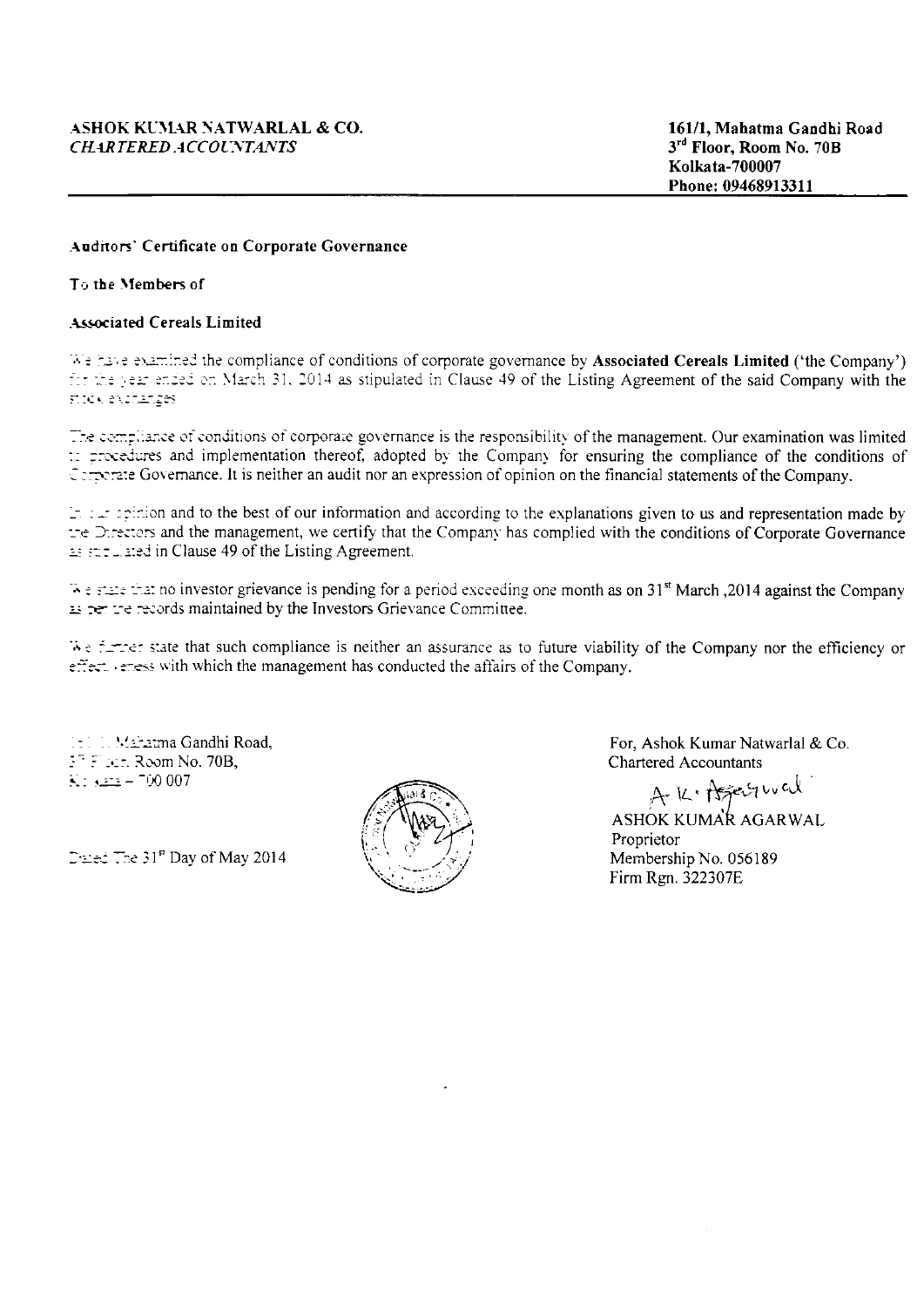Arihant Enclave, Ground Floor, G.T.Road(South) Shibpur Howrah-711102 **BALANCE SHEET AS AT 31ST MARCH, 2014** 

| <b>Particulars</b>                                                       | Note No.                 | <b>AS AT MARCH 31, 2014</b> | <b>AS AT MARCH 31, 2013</b>    |
|--------------------------------------------------------------------------|--------------------------|-----------------------------|--------------------------------|
| <b>I. EQUITY AND LIABILITIES</b>                                         |                          |                             |                                |
| (1) Shareholder's Funds                                                  |                          |                             |                                |
| El Share Capital                                                         | 1                        | 12,69,26,900.00             | 12,69,26,900.00                |
| the section and Surplus                                                  | $\overline{2}$           | 17,47,81,712.85             | 17,39,13,951.56                |
| (2) Current Liabilities                                                  |                          |                             | 81,410.00                      |
| al Short-Term Borrowings                                                 | 3                        | 14,470.00                   | 11,600.00                      |
| = Other Liabilities                                                      | 4<br>5                   | 8,21,307.00                 | 10,91,775.00                   |
| t Shom-Term Provisions                                                   |                          |                             |                                |
| <b>Total Equity &amp; Liabilities</b>                                    |                          | 30,25,44,389.85             | 30,20,25,636.56                |
| <b>ILASSETS</b>                                                          |                          | ₹                           | ₹                              |
| (1) Non-Current Assets                                                   |                          |                             |                                |
| all upngiterm loans and advances                                         | 6                        | 9,93,82,644.00              | 38,00,000.00                   |
| t Non-Current investments                                                | $\overline{\mathcal{L}}$ | 97,50,841.43                | 23,33,113.53                   |
| ti Miscellaneous Expenditure                                             | 8                        |                             | 1,60,000.00                    |
| 2 Current Assets                                                         |                          |                             | 11,96,350.03                   |
| al Cash and cash equivalents                                             | 9                        | 5,80,072.42                 | 29,45,36,173.00                |
| = Short-term loans and advances                                          | 10                       | 19,28,30,832.00             |                                |
| <b>Total Assets</b>                                                      |                          | 30,25,44,389.85             | 30,20,25,636.56                |
| The accompanying notes 1 to 19 are integral part of Financial Statements |                          |                             |                                |
| FOR ASHOK KUMAR NATWARLAL & CO.                                          |                          |                             | FOR ASSOCIATED CEREALS LIMITED |

**CHARTERED ACCOUNTANTS** 

Keephrey Styne (Wern

Sin Demondant C **Binod Chand Kankaria Managing Director** 

 $12 - 1$ 

 $\mathbb{L}_n$ 

**Anant Bhagat** 

**Director** 

que Anny Jain **Company Secretary** 

 $\mathbf{r}$ 

in Agentical Assical Kumar Agarwal

zhat i

**> ponetor** Merspership No.: 56189 =r = Reg. No.: 322307E **PLACE: KOLKATA** DATED: 31ST DAY OF MAY 2014

Radhe Shyam Mishra Chairman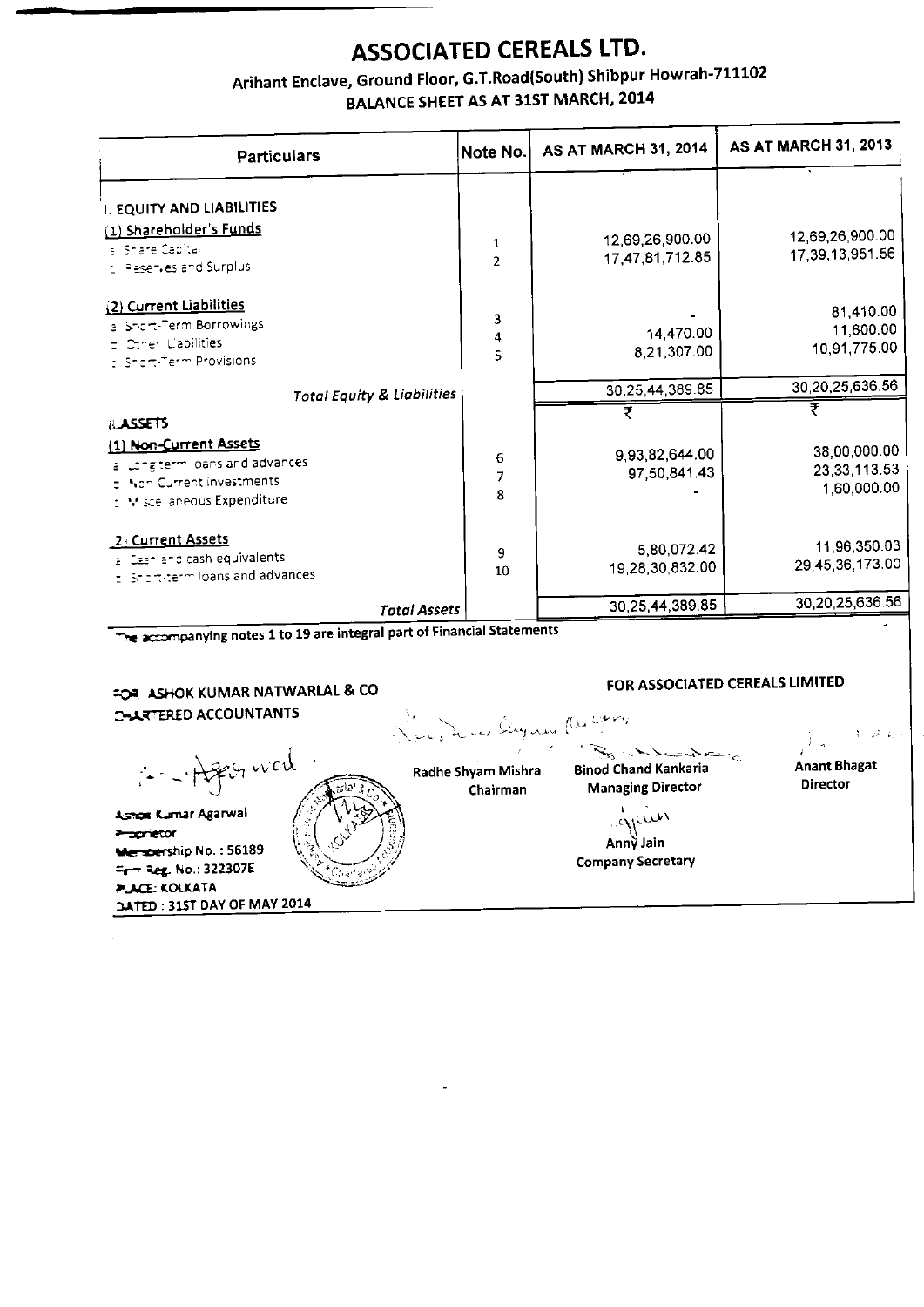# Arihant Enclave, Ground Floor, G.T.Road(South) Shibpur Howrah-711102 PROFIT & LOSS STATEMENT FOR THE YEAR ENDED ON 31ST MARCH, 2014

| Бr.<br><b>Vo</b> | <b>Particulars</b>                                        | Note No.    | For the year ended<br>March 31,2014 | For the year ended<br>March 31,2013 |
|------------------|-----------------------------------------------------------|-------------|-------------------------------------|-------------------------------------|
|                  | Fecence from Operations                                   | 11          | 18,27,627.79                        | 13,62,489.00                        |
| $\mathbf{I}$     | <b>II. Total Revenue</b><br>Expenses:                     |             | 18,27,627.79                        | 13,62,489.00                        |
|                  | E= = 0, ee Benefit Expense                                |             |                                     |                                     |
|                  | Financial Costs                                           | 12          | 1,88,000.00                         | 1,20,000.00                         |
|                  | Deprediation and Amortization Expense                     | 13          | 68,602.00                           | 6,480.00                            |
|                  | Other Administrative Expenses                             | 14          | 3,10,000.00                         | 40,000.00                           |
|                  | Provisions and Contingencies                              | 15          | 3,17,853.50                         | 1,88,775.01                         |
|                  |                                                           | 16          | $-2,54,230.00$                      | 2,30,200.00                         |
|                  | <b>Total Expenses (IV)</b>                                |             | 6,30,225.50                         | $\overline{5,85,455.01}$            |
| ł                | Profit before exceptional and extraordinary items and tax | $(H-HI)$    | 11,97,402.29                        | 777033.99                           |
|                  | Profit before extraordinary items and tax                 |             | 11,97,402.29                        | 777033.99                           |
| ŧ                | Profit before tax                                         |             | 11,97,402.29                        | 7,77,033.99                         |
| R                | <u>a expense:</u>                                         |             |                                     |                                     |
|                  | 1. Cumentitax.<br>2. Tax of Previous Year                 |             | 3,00,000.00<br>29,641.00            | 3,11,235.00<br>1,06,951.00          |
| $\blacksquare$   | and the period from continuing operations                 | $(VIII-IX)$ | 8,67,761.29                         | 3,58,847.99                         |
|                  | Profit Loss for the period                                |             | 8,67,761.29                         | 3,58,847.99                         |
|                  |                                                           |             |                                     |                                     |
|                  | Earting per equity share:<br>1 ಕಿರ್ಮ                      |             |                                     |                                     |
|                  | I D'uted                                                  | 17          | 0.07                                | 0.04                                |
|                  |                                                           |             | 0.07                                | 0.04                                |

# **+ARTERED ACCOUNTANTS**

Decy shy and sisting

Radhe Shyam Mishra Binod Chand Kankaria Chairman

Service of The Service of The War **Managing Director** 

手兒兵  $\lambda \sim$ 

**Anant Bhagat Director** 

Ajau Anny Jain

**Company Secretary** 

Alc Agrinal

**Pox Kumar Agarwal** porietor empership No.: 56189 TT Reg. No.: 322307E ACE: KOLKATA **ATED: 31ST DAY OF MAY 2014**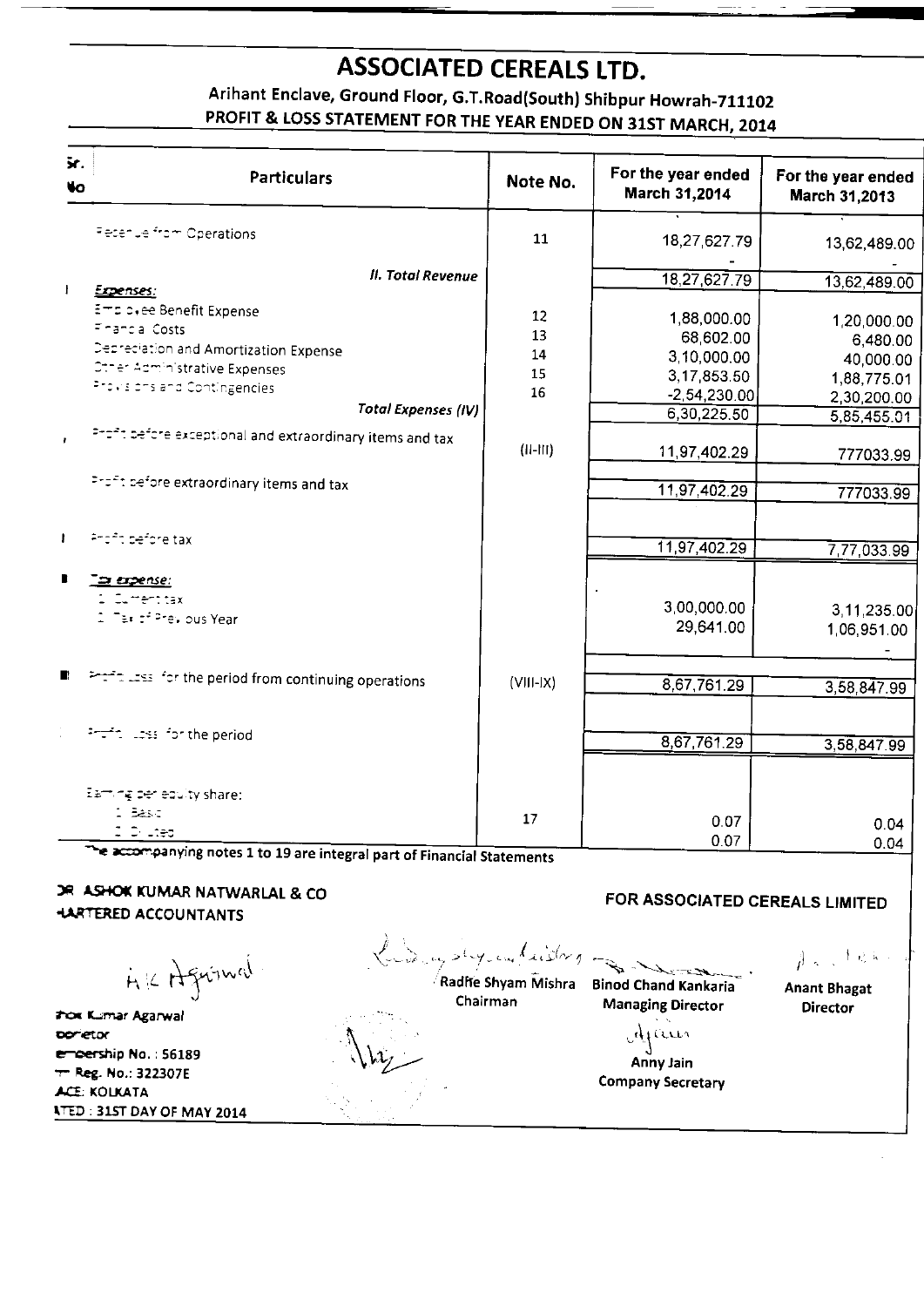# Arihant Enclave, Ground Floor, G.T.Road(South) Shibpur Howrah-711102

Notes Forming Part of Statement of Profit & Loss for the year ended 31st March, 2014

|           | Note: 11 Revenue from Operations                                                        |                                         |                                     |
|-----------|-----------------------------------------------------------------------------------------|-----------------------------------------|-------------------------------------|
| Sr.<br>мc | <b>Particulars</b>                                                                      | For the year ended<br>March 31,2014     | For the year ended<br>March 31,2013 |
|           | interest Received<br>rterestion TDS.<br>Profit on sale of shares.<br>Speculation Profit | 16.08.219.00<br>2 19,722.39<br>(313.60) | 13.34.081.00<br>28,408.00           |
|           | Total                                                                                   | 18 27 627 79                            | 13.62.489.00                        |

Note: 12 Employement Benefit Expenses

| sr<br>æ | <b>Particulars</b>                | For the year ended<br>March 31,2014 | For the year ended<br>March 31,2013 |  |
|---------|-----------------------------------|-------------------------------------|-------------------------------------|--|
|         | <b>1 Saares Bonus PF&amp; ISC</b> | 1.88.000.00                         | 1,20,000.00                         |  |
|         | Total                             | 1.88.000.00                         | 1,20,000.00                         |  |

Note:13 Financial Cost

| Sr.<br>NC. | <b>Particulars</b>        | For the year ended<br>March 31.2014 | For the year ended<br>March 31,2013 |  |
|------------|---------------------------|-------------------------------------|-------------------------------------|--|
|            | tion therest paid on Loan | 68.602.00                           | 6,480.00                            |  |
|            | Totali                    | 68,602.00                           | 6.480.00                            |  |

#### Cce 14 Depreciation & Amortised Cost

| ► | <b>Particulars</b> | For the year ended<br>March 31,2014 | For the year ended<br>March 31,2013 |  |
|---|--------------------|-------------------------------------|-------------------------------------|--|
|   |                    | 3.10.000.00                         | 40,000.00                           |  |
|   | Total              | 3.10.000.00                         | 40,000.00                           |  |

And Shyan Paise

 $\mathbb{R}^2$ Facher Shram Mishra Chairman.

R. Alexandro Binod Chand Kankaria **Managing Director** 

 $\label{eq:2} \frac{1}{\kappa^2\kappa^2\kappa^2}\frac{d}{d\kappa} \frac{d\kappa}{d\kappa} \frac{1}{\kappa^2} \frac{1}{\kappa^2}$ Anant Bhagat Director

 $\ddot{\phantom{1}}$ 

 $\bar{\mathcal{A}}$ 

Anny Jain Company Secretary

 $A$ 

 $\ddot{\phantom{1}}$ 

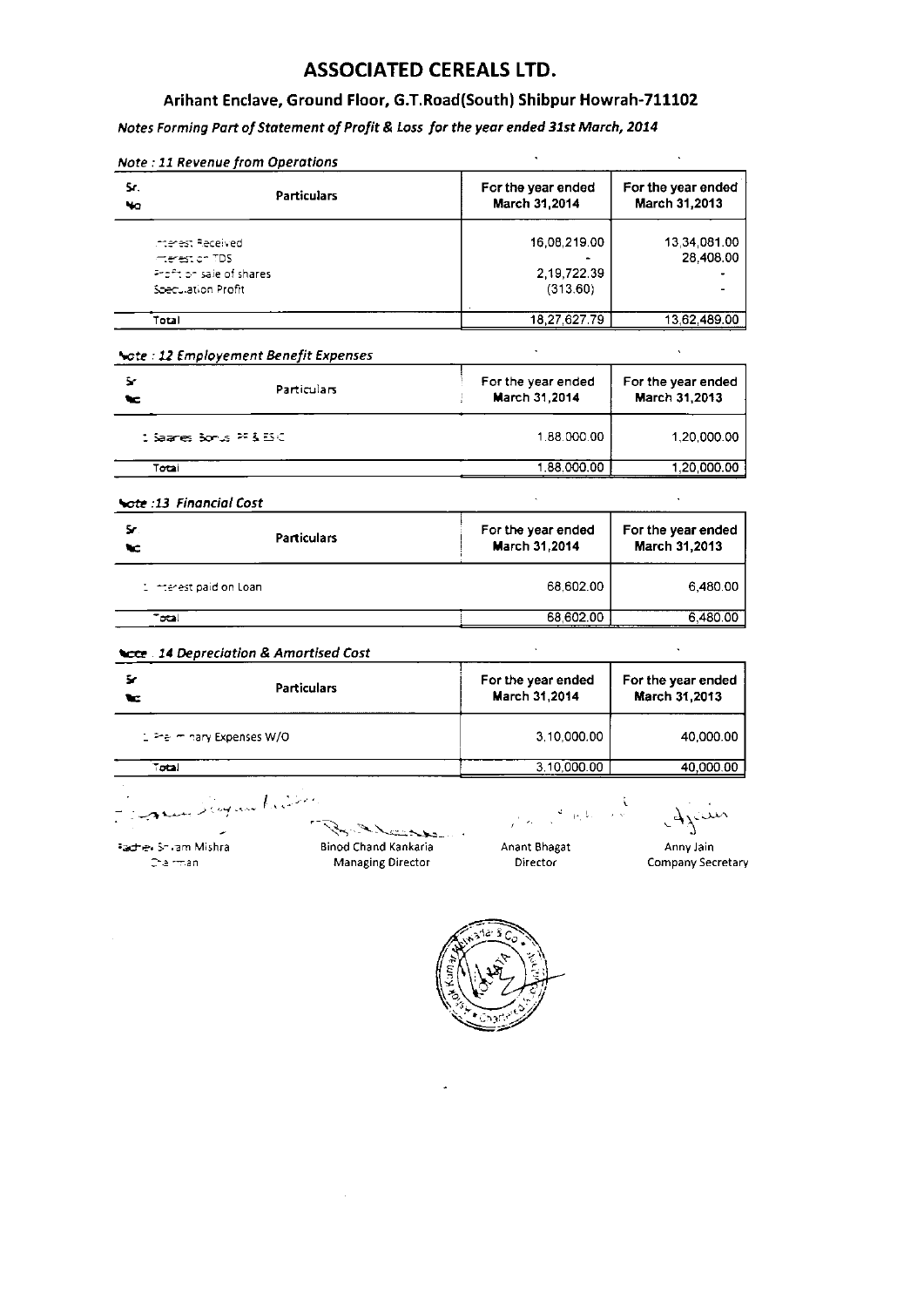# Arihant Enclave, Ground Floor, G.T.Road(South) Shibpur Howrah-711102

Notes Forming Part of Statement of Profit & Loss for the year ended 31st March, 2014 Note: 15 Other Expenses  $\ddot{\phantom{a}}$ 

| Sr.<br>No      | <b>Particulars</b>                    | For the year ended<br>March 31,2014 | For the year ended<br>March 31,2013 |
|----------------|---------------------------------------|-------------------------------------|-------------------------------------|
| a              | <b>Administrative Expenses:</b>       |                                     |                                     |
|                | <b>Advertisement &amp; Publicity</b>  | 19,680.00                           | 5,280.00                            |
|                | Bank Charges                          | 2,256.91                            | 4.496.01                            |
|                | $\mathbb{C}$ . fees                   | 29,214.00                           | 23,464.00                           |
| 1              | <b>Compliance Fees</b>                | 1,100.00                            | 1,100.00                            |
|                | Demat Charges                         | 868.20                              |                                     |
|                | Filling Fees                          | 13.500.00                           | 3,500.00                            |
|                | <b>General Expenses</b>               | 9.399.00                            | 7,940.00                            |
| Ė              | Listing Fees                          | 59.750.00                           | 60,000.00                           |
|                | <b>NSDL fees</b>                      | 25.844.00                           | 33.708.00                           |
|                | Postage & Telegram                    | 3.413.00                            | 2.890.00                            |
|                | Printing & Stationery                 | 6.835.00                            | 5,720.00                            |
|                | Professional Rees                     | 56,180.00                           | 1,000.00                            |
| 13             | Professional Tax                      | 5.400.00                            |                                     |
| $\mathbf{L}$   | Trade Licences                        | 1,850.00                            | 1,850.00                            |
| 15             | Travelling & Conveyance               | 8.063.00                            | 6,720.00                            |
| ÌÍ,            | Feastrar Expense                      | 25.301.25                           | 20,107.00                           |
| $\mathbb{R}^+$ | Payment for Internal Audit Fees       | 1.000.00<br>1,000.00                |                                     |
| $\mathbb{Z}$   | Service Tax                           | 1.887.98                            |                                     |
| Ĺ,             | Service Taxion Tot                    | 139.88                              |                                     |
| t.             | Stamp Charges                         | 2.980.33                            |                                     |
| $\ddot{ }$ :   | Securities Transaction Tax            | 29.333.00                           |                                     |
| $\frac{1}{2}$  | Tumbyer Tax                           | 1.131.95                            |                                     |
| E              | Wa -tenance Charges                   | 2.316.00                            |                                     |
| $\mathbb{Z}^2$ | Service Charges                       | 310.00                              |                                     |
| E              | Electric Charges                      | 100 00                              |                                     |
| $\ddot{ }$     | <b>Payment to Statutory Auditors:</b> |                                     |                                     |
|                | <b>Lot Fees</b>                       | 10,000.00                           | 10,000.00                           |
|                | Total                                 | 3.17,853.50                         | 1,88,775.01                         |

#### **Note: 16 Provisions & Contingencies**

| s<br><b>x</b> | <b>Particulars</b>                          | For the year ended<br>March 31,2014 | For the year ended<br>March 31,2013 |  |
|---------------|---------------------------------------------|-------------------------------------|-------------------------------------|--|
|               | Provision against<br><b>Standard Assets</b> | (2.54, 230.00)                      | 2,30,200.00                         |  |
|               |                                             | (2.54, 230.00)                      | 2,30,200.00                         |  |

Figure in negative indicates provision written Back.

#### **Note: 17 Earning Per Share**

| Sr.<br>No | <b>Particulars</b>                                                                                 | For the year ended<br>March 31,2014 | For the year ended<br>March 31,2013 |
|-----------|----------------------------------------------------------------------------------------------------|-------------------------------------|-------------------------------------|
|           | Profit after Tax                                                                                   | 8.67.761.29                         | 3.58.847.99                         |
|           | Weighted Average No. of Shares                                                                     | 1.26.92.690.00                      | 95,85,840,00                        |
|           | 9192690 X 324<br>12692690 X<br>41<br>÷<br>365<br>365<br>35,00,000 Shares are alloted on 19/02/2013 |                                     |                                     |
|           | <b>Earning Per Share</b>                                                                           | 0.07                                | 0.04                                |

I have any simple

Padney Shyam Mishra

Chairman

سرم فتكتب Binod Chand Kankaria Managing Director

Ahant Bhagat  $2 - \text{ector}$ 

 $\mathcal{A}^{\text{cav}}$ Anny Jain

 $\ddot{\phantom{a}}$ 

Company Secretary



री विषय के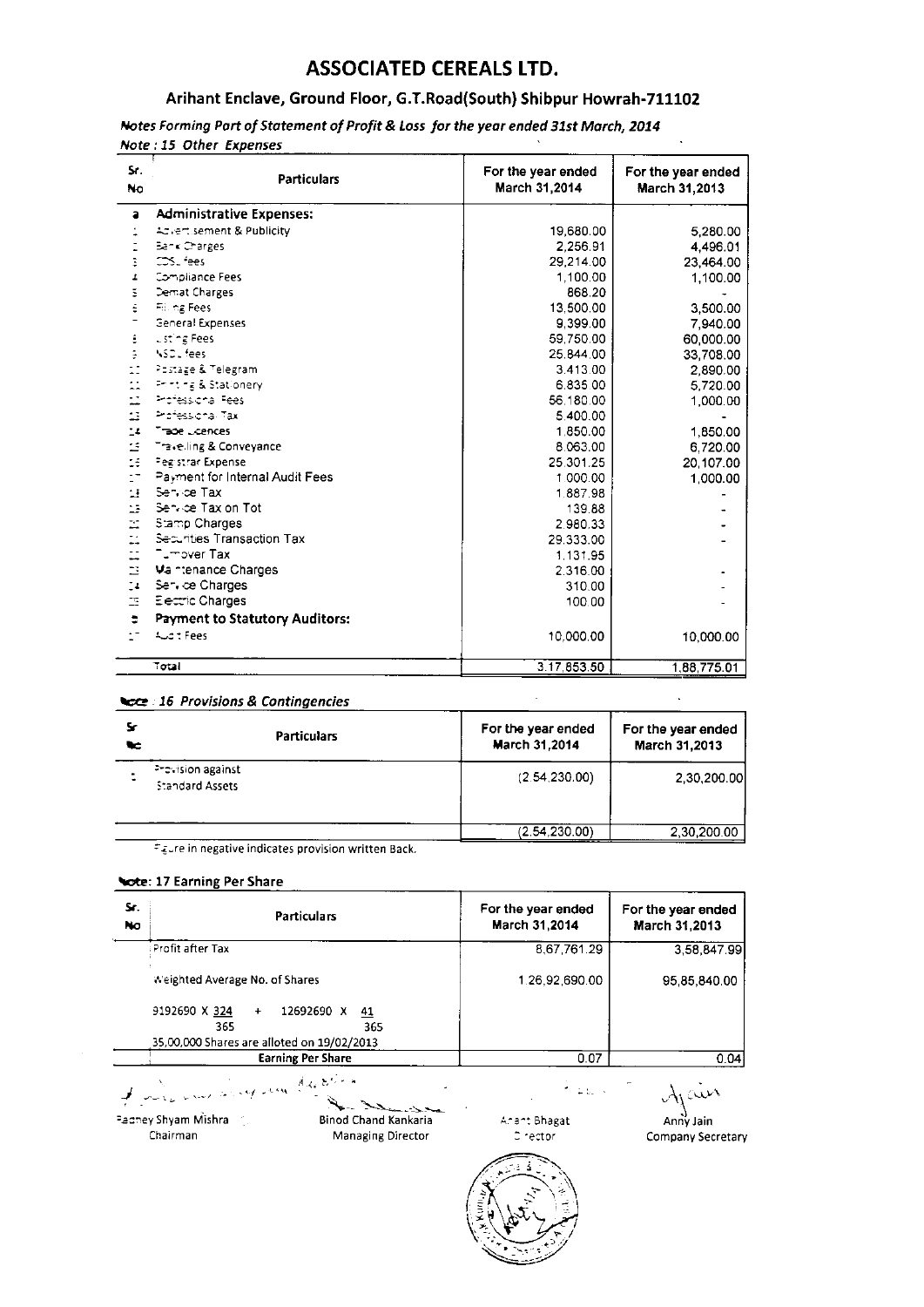# Arihant Enclave, Ground Floor, G.T.Road(South) Shibpur Howrah-711102

### Notes Forming Integral Part of the Balance Sheet as at 31st March, 2014

#### Note: 1 Share Capital

| Sr.<br>No. | <b>Particulars</b>                                                                                                  |             | <b>AS AT MARCH 31, 2014</b> |             | <b>AS AT MARCH 31, 2013</b> |
|------------|---------------------------------------------------------------------------------------------------------------------|-------------|-----------------------------|-------------|-----------------------------|
|            |                                                                                                                     | Nos.        | Amount                      | Nos.        | Amount                      |
|            | <b>AUTHORIZED CAPITAL</b><br>Equity Shares of Rs. 10/- each.                                                        | 1.32.00.000 | 13,20.00,000.00             | 1.32.00.000 | 13.20.00.000.00             |
|            |                                                                                                                     | 1,32,00,000 | 13,20,00,000.00             | 1,32,00,000 | 13.20,00,000.00             |
|            | SSUED: SUBSCRIBED & PAID UP CAPITAL<br>Andrew Thispass on Azil 10 - 4427 (Agil 1<br>Padild Stare dat for the coment | $+2592690$  | 12.69.26.900.00             | 1.26.92.690 | 12 69 26,900 00             |
|            | "stallssued, Subscribed & Paid Up Capital                                                                           | .26.92.690  | 12,69,26,900.00             | 1 26 92 690 | 12 69 26 900 00             |

#### a Details of shares held by shareholders holding more than 5% of the agreegate shares in the Company

| ∾ | Name of the Shareholder               | No. of Shares | % Held | No. of Shares | % Held |
|---|---------------------------------------|---------------|--------|---------------|--------|
|   | <b>Chaples Housing Estate Pvt Ltd</b> | 68.69.620     | 54.12  | 68.69.620     | 74 73  |

#### Leconciliation of the Number of Shares and Amount Outstanding as at the Beginning and at the End of the Year

| ÷ | <b>Equity shares</b>                                                                                    | <b>Number</b>              | Amount                             | Number                     | Amount                             |
|---|---------------------------------------------------------------------------------------------------------|----------------------------|------------------------------------|----------------------------|------------------------------------|
|   | Cutstanding at the Beginning of the Year<br>ssued During the Year<br>Cutstanding at the End of the Year | 1,26,92,690<br>1,26,92,690 | 12.69.26.900.00<br>12,69,26,900.00 | 1.26.92.690<br>1 26 92 690 | 12.69.26,900.00<br>12.69.26.900.00 |

### ·± Terms/Rights Attached to Equity Shares

The Company has only one class of equity shares having a par value of Rs. 10 per share. Each holder of equity shares is entitled to one ktha per share and ranks pari passu.

Lecommunity and Tiple Radhey Shyam Mishra

Chairman

دست ست سيستعدد **Binod Chand Kankaria Managing Director** 

Anant Bhagat Director

 $\Gamma_{\rm pph}$ 

Anny Jain Company Secretary

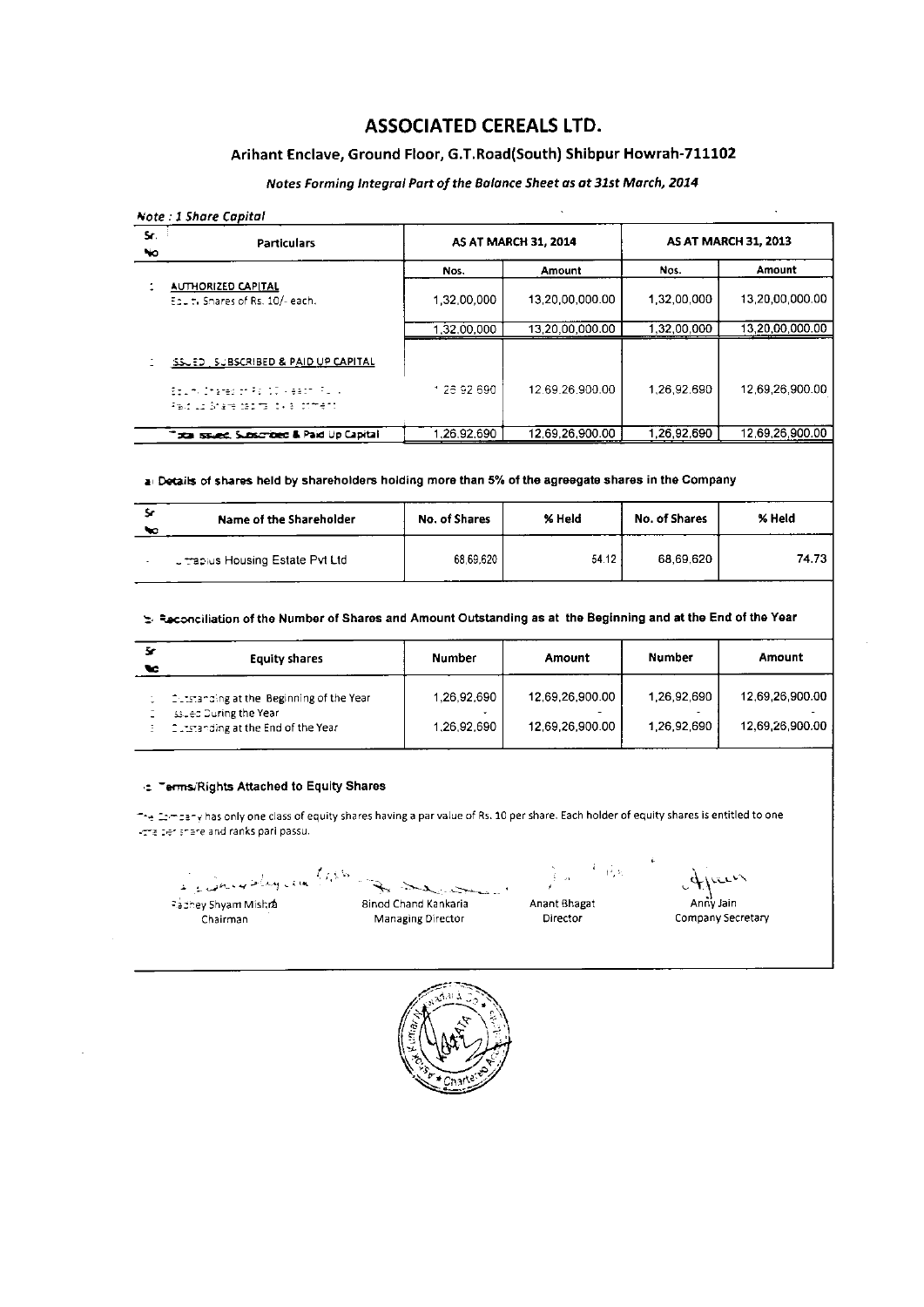# Arihant Enclave, Ground Floor, G.T.Road(South) Shibpur Howrah-711102

# Notes Forming Integral Part of the Balance Sheet as at 31st March, 2014

| s. | <b>Particulars</b>                                 |                | <b>AS AT MARCH 31, 2014</b> |                | AS AT MARCH 31, 2013 |
|----|----------------------------------------------------|----------------|-----------------------------|----------------|----------------------|
| œ  |                                                    |                |                             |                |                      |
|    | Securities Premium                                 |                |                             |                |                      |
|    | Opening Balance                                    | 7,00,00,000.00 |                             |                |                      |
|    | Appli-Approx During the year.                      |                |                             | 7,00,00,000.00 |                      |
|    | Opsing Balance,                                    |                | 7,00,00,000.00              |                | 7,00,00,000.00       |
|    | Seneral Reserve                                    |                |                             |                |                      |
|    | Opening Balance                                    | 5 82 15 100 00 |                             | 5,82,15,100.00 |                      |
|    | Add: Addition puring the rear.                     |                |                             |                |                      |
|    | Costa de ance                                      |                | 5,82,15,100.00              |                | 5,82,15,100.00       |
|    | Surgest Profit & Los Account                       |                |                             |                |                      |
|    | Coenic baance                                      | 3600213166     |                             | 3,57,15,053.57 |                      |
|    | App Surplus in the statement of Profit & Loss. III | i e en nel 29. |                             | 3.58,847.99    |                      |
|    |                                                    |                | 3.68.69,892.85              |                | 3,60,73,901.56       |
|    | Thansfer to RB. Reserve Pund                       |                | 1,74,000.00                 |                | 71,770.00            |
|    | Cosilizibalarde                                    |                | 3,66,95,892.85              |                | 3.60,02,131.56       |
|    | Reserve Fund (RBI):                                |                |                             |                |                      |
|    | Obering Balance                                    | 96,96,720,00   |                             | 96.24.950.00   |                      |
|    | Add. Addition during the Year.                     | 174 DO DO      |                             | 71,770.00      |                      |
|    | Oos rigios ancel                                   |                | 98.70,720.00                |                | 96,96,720.00         |
|    | - ta                                               |                | 17 47 81 712 85             |                | 17.39.13,951.56      |

#### **Nece 3 Short Term Borrowings**

| <b>Particulars</b> | AS AT MARCH 31, 2014 | <b>AS AT MARCH 31, 2013</b> |
|--------------------|----------------------|-----------------------------|
| ltreis             | $\sim$               | 81,410.00                   |
| Total:             | $\sim$               | 81,410.00                   |

 $\ddot{\phantom{a}}$ 

#### **Note 4 Other Liabilities**

| s.<br>₻ | Particulars                                                                                | AS AT MARCH 31, 2014                        | <b>AS AT MARCH 31, 2013</b>     |  |
|---------|--------------------------------------------------------------------------------------------|---------------------------------------------|---------------------------------|--|
|         | Auch Fees Payable<br><b>PD Fandar &amp; Co.</b><br>Professional Tax Payable<br>To: Pavable | 10,000.00<br>2,500.00<br>1,352.00<br>618.00 | 10,000.00<br>500.00<br>1,100.00 |  |
|         | Total                                                                                      | 14.470.00                                   | 11,600.00                       |  |

#### Note: 5 Short Term Provisions

| Sr.<br>No | <b>Particulars</b>                                                                                                  | AS AT MARCH 31, 2014       | <b>AS AT MARCH 31, 2013</b>            |  |
|-----------|---------------------------------------------------------------------------------------------------------------------|----------------------------|----------------------------------------|--|
|           | <b>Others</b><br><b>Provision for standard Assets</b><br>Provision for Fringe benefit Tax<br>Provision for Taxation | 4.81.180.00<br>3.40,127.00 | 7,35,410.00<br>5.003.00<br>3,51,362.00 |  |
|           | Total                                                                                                               | 8.21.307.00                | 10,91,775.00                           |  |

Radhey Shyam Mishra Chairman

↖ a est Binod Chand Kankaria Managing Director

and half the

Anant Bhagat

AnnyJain

Director

Company Secretary

 $\ddot{\phantom{a}}$ 

 $\ddot{\phantom{a}}$ 

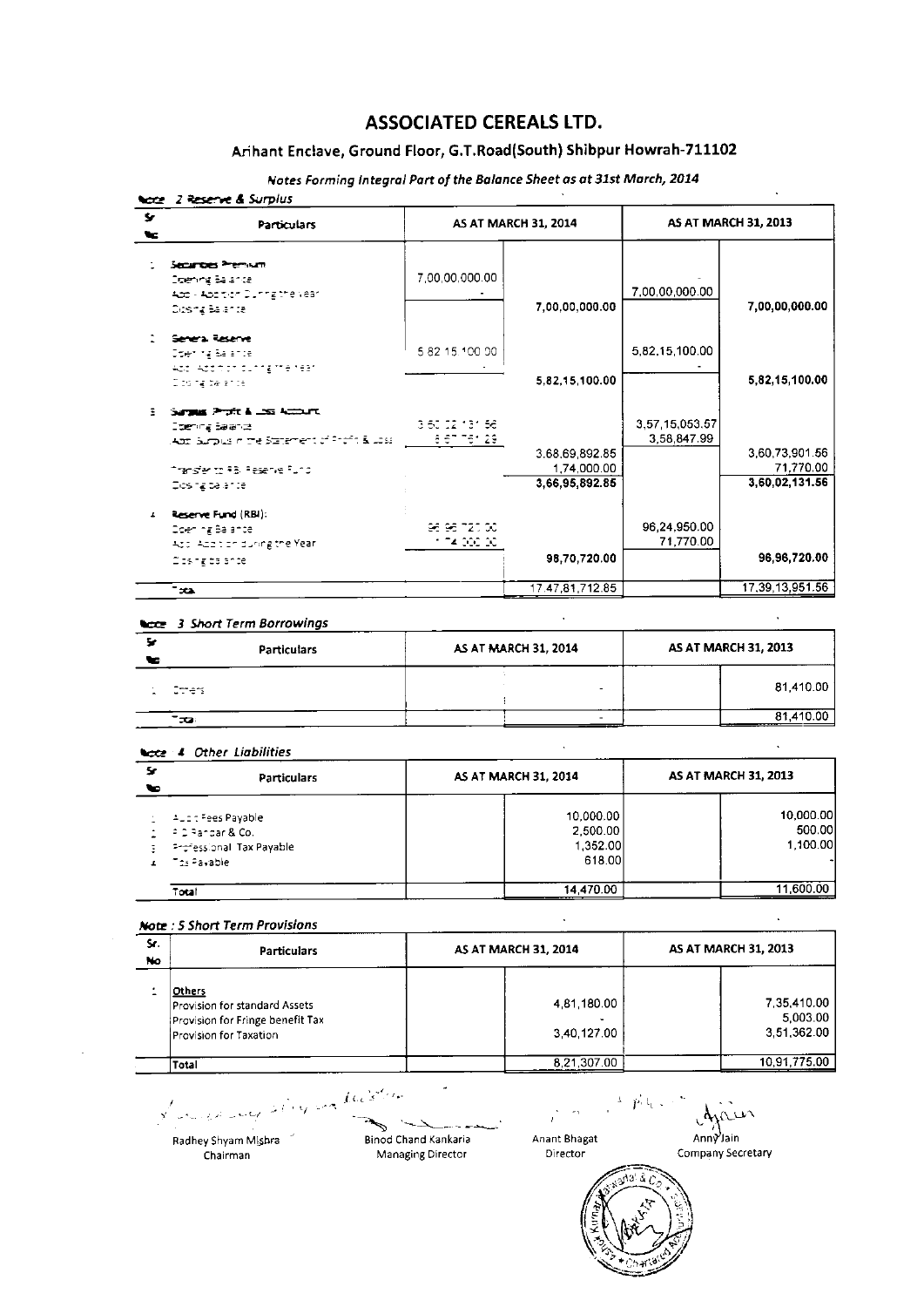# Arihant Enclave, Ground Floor, G.T.Road(South) Shibpur Howrah-711102

Notes Forming Integral Part of the Balance Sheet as at 31st March, 2014

# Note: 6 Long Term Loans and Advances

| <b>Sr. Nol</b> | <b>Particulars</b>                                       | <b>AS AT MARCH 31,2014</b> | <b>AS AT MARCH 31,2013</b> |  |
|----------------|----------------------------------------------------------|----------------------------|----------------------------|--|
|                | Advance against land/ Flat<br><b>Electricity Deposit</b> | 9,93,76,944.00<br>5.700.00 | 38.00.000.00               |  |
|                | Total                                                    | 9,93,82,644.00             | 38,00,000.00               |  |

### Note :7 Non- Current Investment

| Sr.<br>No | <b>Particulars</b>         | <b>AS AT MARCH 31,2014</b> |              | <b>AS AT MARCH 31,2013</b> |              |
|-----------|----------------------------|----------------------------|--------------|----------------------------|--------------|
|           |                            | Nos.                       | Value        | Nos.                       | Value        |
|           | Investment in Equity       |                            |              |                            |              |
|           | <b>QUOTED</b>              |                            |              |                            |              |
|           | Econo Trade (India) Ltd.   | 27.800                     | 22.29.009.76 | 27,800                     | 22.29.009.76 |
|           | Rashel Agro                |                            | 8.77         |                            | 8.77         |
|           | R.M Financial Ltd.         | 20                         | 20.00        | 20                         | 20.00        |
|           | Purbanchal Steel Limited   | 40,500                     | 1.03.275.00  | 40.500                     | 1,03,275.00  |
|           | Rohtash Industries Limited | 2.000                      | 800.00       | 2.000                      | 800.00       |
|           | Ankit Metal and Power      | 1.50.000.00                | 16,95,855.00 |                            |              |
|           | Kwality credit             | 8,000.00                   | 9.25.328.20  |                            |              |
|           | Pipavav                    | 98,000.00                  | 47.96.544.70 |                            |              |
|           | Total                      |                            | 97.50.841.43 |                            | 23.33.113.53 |

The Market Value of Shares is Rs. 1,10,34,823.77/-. In the absense of Market Value of some shares, Book Value is taken as Market Value.

### Note :8 Miscellaneous Expenditure

| lSr. Nol | <b>Particulars</b>   | <b>AS AT MARCH 31,2014</b> | <b>AS AT MARCH 31,2013</b> |  |
|----------|----------------------|----------------------------|----------------------------|--|
|          | Share Issue Expenses | $\overline{\phantom{0}}$   | 1.60.000.00                |  |
|          | 'Total               |                            | 1,60,000.00                |  |

# Note: 9 Cash & Cash Equivalent

| Sr.<br>No. | <b>Particulars</b>                                                   | <b>AS AT MARCH 31,2014</b> | <b>AS AT MARCH 31,2013</b> |  |
|------------|----------------------------------------------------------------------|----------------------------|----------------------------|--|
|            | 1   Cash-in-Hand<br>lCash Balance                                    | 5,68,081.69                | 8,45,067.69                |  |
|            | Sub Total (A)                                                        | 5,68,081.69                | 8,45,067.69                |  |
|            | 2 Bank Balance<br><b>Corporation Bank</b><br>lThe Lakshmi Vilas Bank | 2,106.00<br>9.884.73       | 2,106.00<br>3,49,176.34    |  |
|            | Sub Total (B)                                                        | 11 990.73                  | 3,51,282.34                |  |
|            | $A + B$<br>Total                                                     | 5,80,072.42                | 11,96,350.03               |  |

### Note: 10 Short Terms Loans and Advances

| Sr.<br><b>No</b> | <b>Particulars</b>                                      | AS AT MARCH 31,2014 | <b>AS AT MARCH 31,2013</b> |  |
|------------------|---------------------------------------------------------|---------------------|----------------------------|--|
|                  | 1 I Loans & Advances<br>[a] Unsecured, Considered Good: | 90,58.171.00        | 11,07,63,512.00            |  |
|                  | 2 Share Application Given                               | 18.36.00.000.00     | 18.36,00,000.00            |  |
|                  | 3 Others<br>Income Tax Refundable for A.Y. 2006-2007    | 1.72.661.00         | 1,72,661.00                |  |
|                  | İTotal                                                  | 19.28.30.832.00     | 29,45,36,173.00            |  |

Company and Clay  $\mathcal{O}_{\mathbb{Z}}$ .

Radhey Shyam Mishra Chairman

Binod Chand Kankaria Managing Director

**Anant Bhagat** Director

Anny Jain Company Secretary

 $\ddot{\phantom{a}}$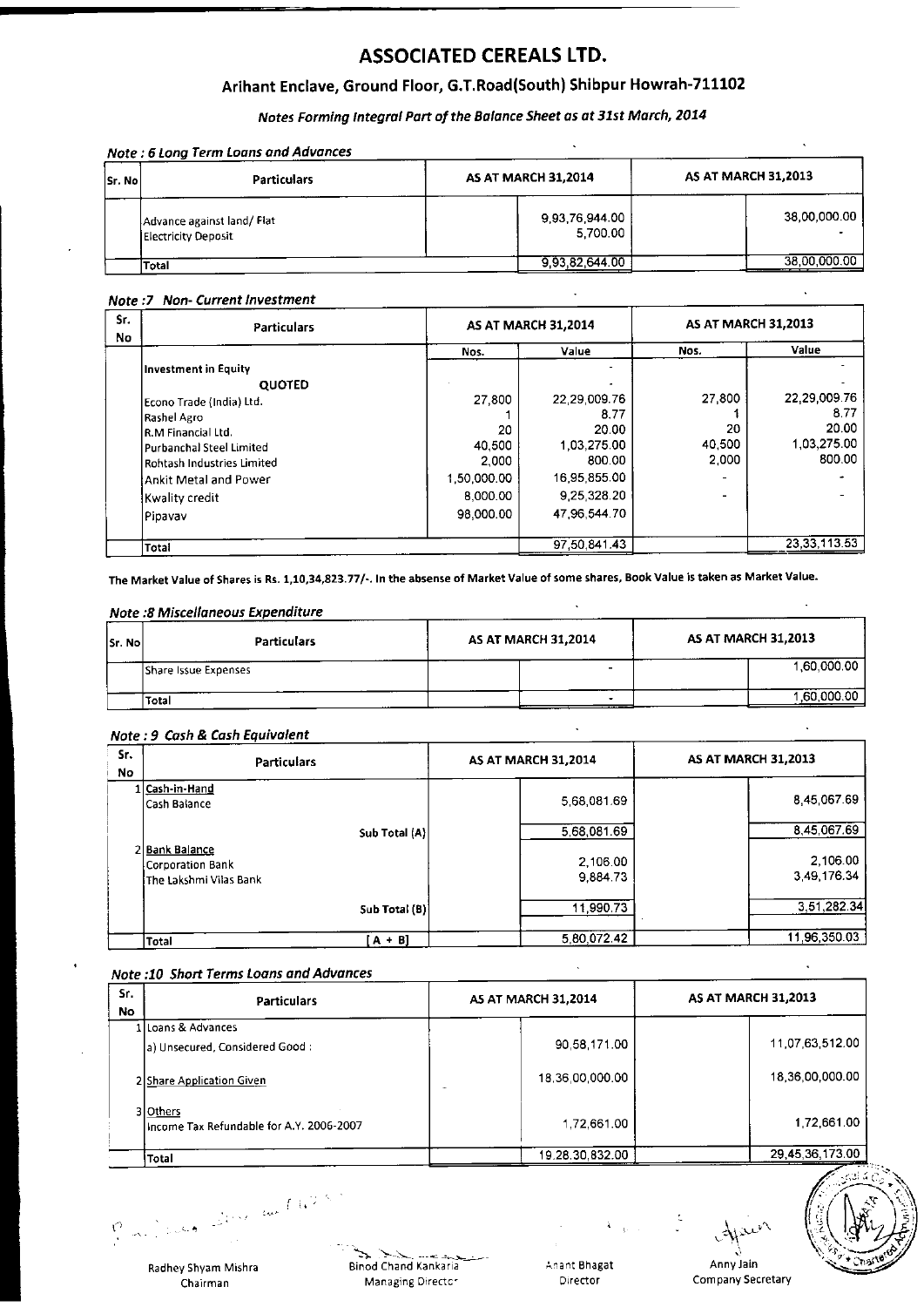# Arihant Enclave, Ground Floor, G.T.Road(South) Shibpur Howrah-711102

Break-up of Notes Items appearing in Balance Sheet as at 31st March, 2014

#### **Note-18 Related Party Disclosures**

# **Key Management Personnel**

Mr. Binod Chand Kankaria

**Mr. Anant Bhagat** 

Vr. Shrish Tapuriah

Vr. Radhey Shyam Mishra

Vr. Rajesh Kumar Sethia

# **Relative of Key Management Personnel**

Vr. Chandrakant Kankaria (Son of Sri Binod Chand Kankaria)

Vr. Subhash Chand Kankaria (Brother of Sri Binod Chand Kankaria)

# Enterprise in which key management personnel or relative of key management personnel exercise Significant influence.

Tapp Chennai Holdings Private Limited Crympia Real Estate Chennai Pvt Ltd Sripanchanan Complex Pvt Ltd **Eniliant Dealers Pvt Ltd ≁3N Infratech Pvt Ltd** Coaline Hotels Pvt Ltd Laishree Centre Pvt Ltd Fawan Complex Pvt Ltd M K Construction

| <b>Particulars</b>                  | Key<br>Management<br>Personnel | <b>Relative of</b><br>Key.<br>Management | <b>Enterprise in which Key</b><br><b>Management Personnel</b><br><b>Exercise Significant</b><br><b>Influence</b> | Total(Rs.)     |
|-------------------------------------|--------------------------------|------------------------------------------|------------------------------------------------------------------------------------------------------------------|----------------|
| <b>Repayment of Advances</b>        |                                |                                          |                                                                                                                  |                |
| Olympia Real Estate Chennai Pvt Ltd |                                |                                          | 24,00,000.00                                                                                                     | 24,00,000.00   |
| Sri Panchanan Complex Pvt Ltd       |                                |                                          | 38.00,000.00                                                                                                     | 38,00,000.00   |
| Advances Given                      |                                |                                          |                                                                                                                  |                |
| Opaline Hotels Pvt Ltd              |                                |                                          | 1,35,00,000.00                                                                                                   | 1,35,00,000.00 |
| <b>Fepayment of Loans Given</b>     |                                |                                          |                                                                                                                  |                |
| <b>Brilliant Dealers Pvt Ltd</b>    |                                |                                          | 45,00,000.00                                                                                                     | 45,00,000.00   |
| M K Construction                    |                                |                                          | 2,00,000.00                                                                                                      | 2,00,000.00    |
| Pawan Complex Pvt Ltd               |                                |                                          | 1,66,200.00                                                                                                      | 1,66,200.00    |
| Jai-shree Centre Pvt Ltd            |                                |                                          | 1.51,074.00                                                                                                      | 1,51,074.00    |
|                                     |                                |                                          |                                                                                                                  |                |

4 Denomina leistre

Fachey Shyam Mishra Chairman

**Binod Chand Kankaria** Managing Director

 $f_{\rm{max}} = 4.64$ 

Anant Bhagat Director

دظها زمداء Anny Jain Company Secretary

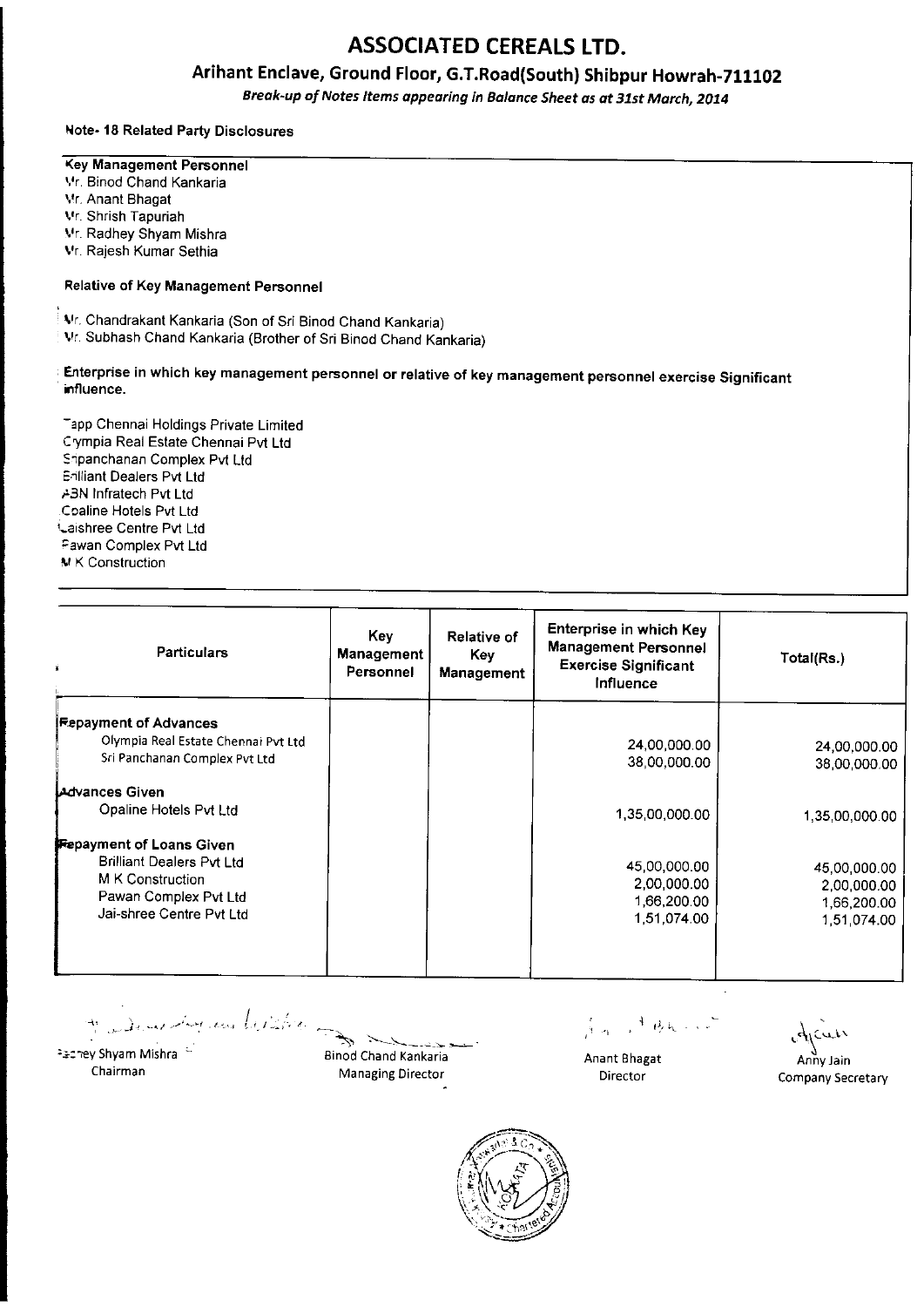# Arihant Enclave, Ground Floor, G.T.Road(South) Shibpur Howrah-711102

Break-up of Notes Items appearing in Balance Sheet as at 31st March, 2014

| Particulars                                                 | Key<br>Management<br>Personnel | Relative of<br>Key<br>Management | Enterprise in which Key<br><b>Management Personnel</b><br><b>Exercise Significant</b><br>Influence | Total(Rs.)                       |
|-------------------------------------------------------------|--------------------------------|----------------------------------|----------------------------------------------------------------------------------------------------|----------------------------------|
| Interest Income                                             |                                |                                  |                                                                                                    |                                  |
| Brilliant Dealers Pvt Ltd                                   |                                |                                  | 4,70,618.00                                                                                        |                                  |
| <b>Balance Receivable</b>                                   |                                |                                  |                                                                                                    | 4.70,618.00                      |
| Tapp Chennai Holdings Pvt Ltd                               |                                |                                  |                                                                                                    |                                  |
|                                                             |                                |                                  | (P.Y.Rs.)                                                                                          | 18,31,00,000.00                  |
| Olympia Real Estate Chennai Pvt Ltd                         |                                |                                  |                                                                                                    | 18,31,00,000.00                  |
|                                                             |                                |                                  |                                                                                                    |                                  |
|                                                             |                                |                                  | (P.Y Rs.)                                                                                          | 24,00,000.00                     |
| Sri Panchanan Complex Pvt Ltd<br>(Advance against Property) |                                |                                  |                                                                                                    |                                  |
|                                                             |                                |                                  | (P.Y. Rs.)                                                                                         | 38,00,000.00                     |
| ABN Infratech Pvt Ltd                                       |                                |                                  |                                                                                                    |                                  |
|                                                             |                                |                                  | (P.Y. Rs.)                                                                                         | 55,205.00                        |
| MK Construction                                             |                                |                                  |                                                                                                    | 55,205.00                        |
|                                                             |                                |                                  |                                                                                                    |                                  |
| Brilliant Dealers Pvt Ltd                                   |                                |                                  | (P.Y. Rs.)                                                                                         | 2,00,000.00                      |
|                                                             |                                |                                  |                                                                                                    | 55,86,889.00                     |
|                                                             |                                |                                  | (P.Y. Rs.)                                                                                         | 96,63,333.00                     |
| paline Hotels Pvt Ltd (advance for land )                   |                                |                                  |                                                                                                    |                                  |
|                                                             |                                |                                  | (P.Y. Rs.)                                                                                         | 9,93,76,944.00<br>8,58,76,944.00 |
| awan Complex Pvt Ltd                                        |                                |                                  |                                                                                                    |                                  |
|                                                             |                                |                                  | (P.Y. Rs.)                                                                                         |                                  |
| B-shree Centre Pvt Ltd                                      |                                |                                  |                                                                                                    | 1,66,200.00                      |
|                                                             |                                |                                  |                                                                                                    |                                  |
|                                                             |                                |                                  | (P.Y.Rs.)                                                                                          | 1.51.074.00                      |

May Shop Same 12 1958  $\bigtimes$ 

ey Shyam Mishra Chairman

Binod Chand Kankaria Managing Director

 $\int_{0}^{1}$  $\frac{1}{2}$   $\frac{1}{2}$   $\frac{1}{2}$   $\frac{1}{2}$   $\frac{1}{2}$ 

Anant Bhagat Director

Ajiur Anny Jain Company Secretary

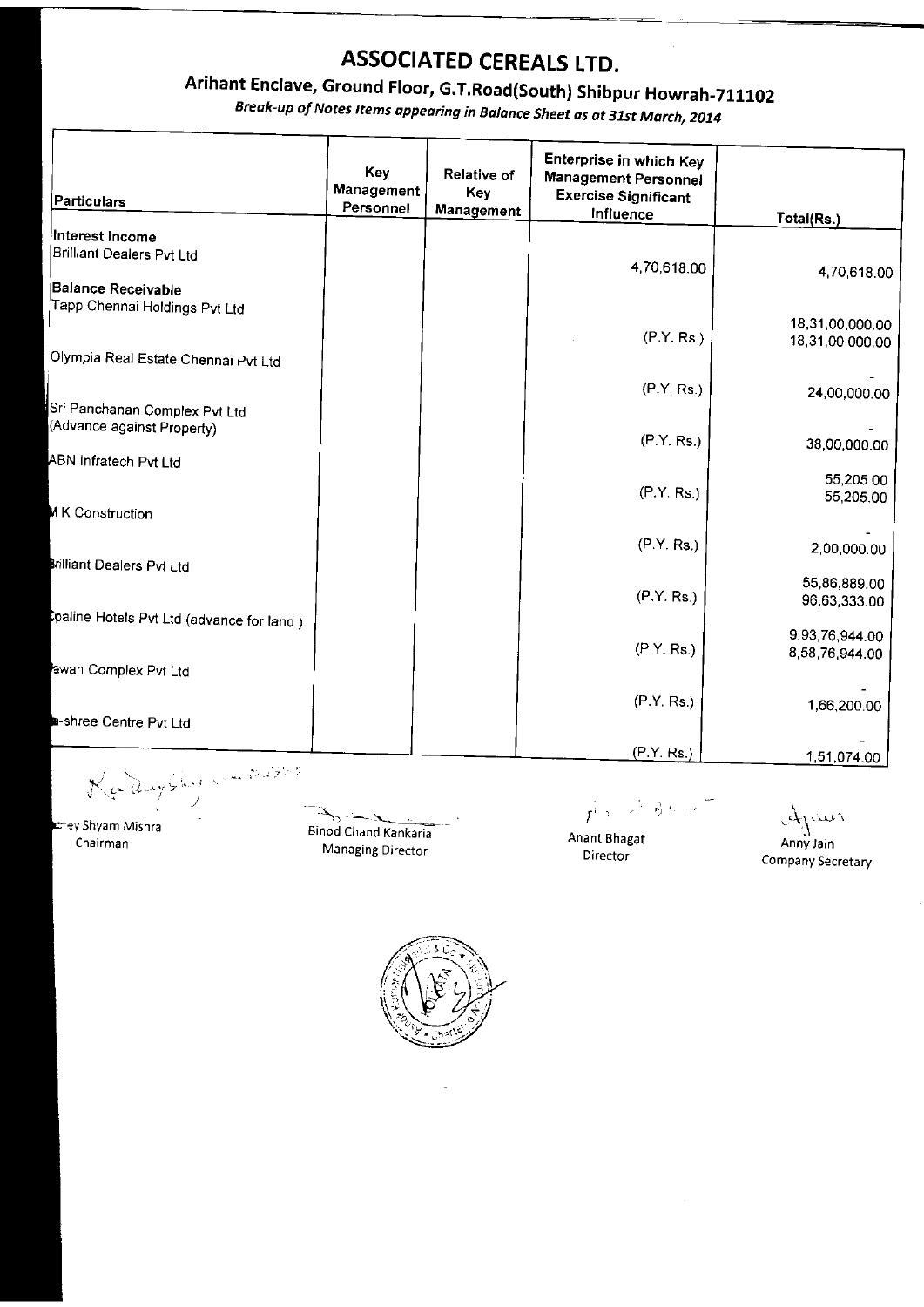# <u>ASSOCIATED CEREALS LIMITED</u>

# DTES ANNEXED TO AND FORMING PART OF BALANCE SHEET AS AT 31 $^{\rm{ST}}$  MARCH, 2014 AND PROFIT & ESS STATEMENT FOR THE YEAR ENDED ON THAT DATE

# **SIGNIFICANT ACCOUNTING POLICIES**

# **Basis of Accounting**

The financial statements are prepared on accrual basis under historical cost convention in accordance with the provisions of the Companies Act, 1956 and Accounting Standards issued by the Institute of Chartered Accountants of India.

# **Basis of Preparation**

The Ministry of Corporate affairs (MCA) has issued a revised form of Schedule VI , applicable from 1st April' 2011 for the preparation and presentation of financial statement. The adaption of revised schedule VI does not impact the recognition and measurement principle followed for the preparation of the financial Statements. However, it has significant impact on presentation and disclosures made in the financial statement.

The Operating cycle is the time between the acquisition of assets for processing and their realization in cash and cash equivalent. The cycle has been considered as 12 months for classification of current and non current assets and liabilities as required by revised Schedule VI.

The accounting policies applied by the company are consistent with those used in the previous year.

# **Revenue Recognition**

I evenue is recognized to the extent that it is probable that the economic benefits will flow to the company and the enue can be reliably measured. In addition, the following criteria must also be met before revenue is recognized:

Interest and other dues are accounted on accrual basis except in the case of non-performing loans where it is  $\bullet$ recognized upon realization, as per the income recognition and asset classification norms prescribed by the RBI.

# **Evestments**

Current Investment are valued at cost.

# **Secellaneous Expenditure**

viscellaneous Expenditure including share issue expenditure is amortized in the Year of Incurrence.

# **Reprement and Other Benefits**

provisions of payment of Gratuity Act are not applicable to the employees of the Company for the year under

# **Les on Income**

Current tax is the amount payable on the taxable income for the year determined in accordance with the provisions :  $\frac{1}{2}$  the Income Tax Act, 1961.

Deferred tax is recognised on timing differences; being the differences between the taxable incomes and recounting income that originate in one period and are capable of reversal in one or more subsequent periods. Deferred tax assets subject to the consideration of prudence are recognised and carried forward only to the extent there is a reasonable certainty that sufficient future taxable income will be available against which such referred tax assets can be realised.



# **OTE : 19**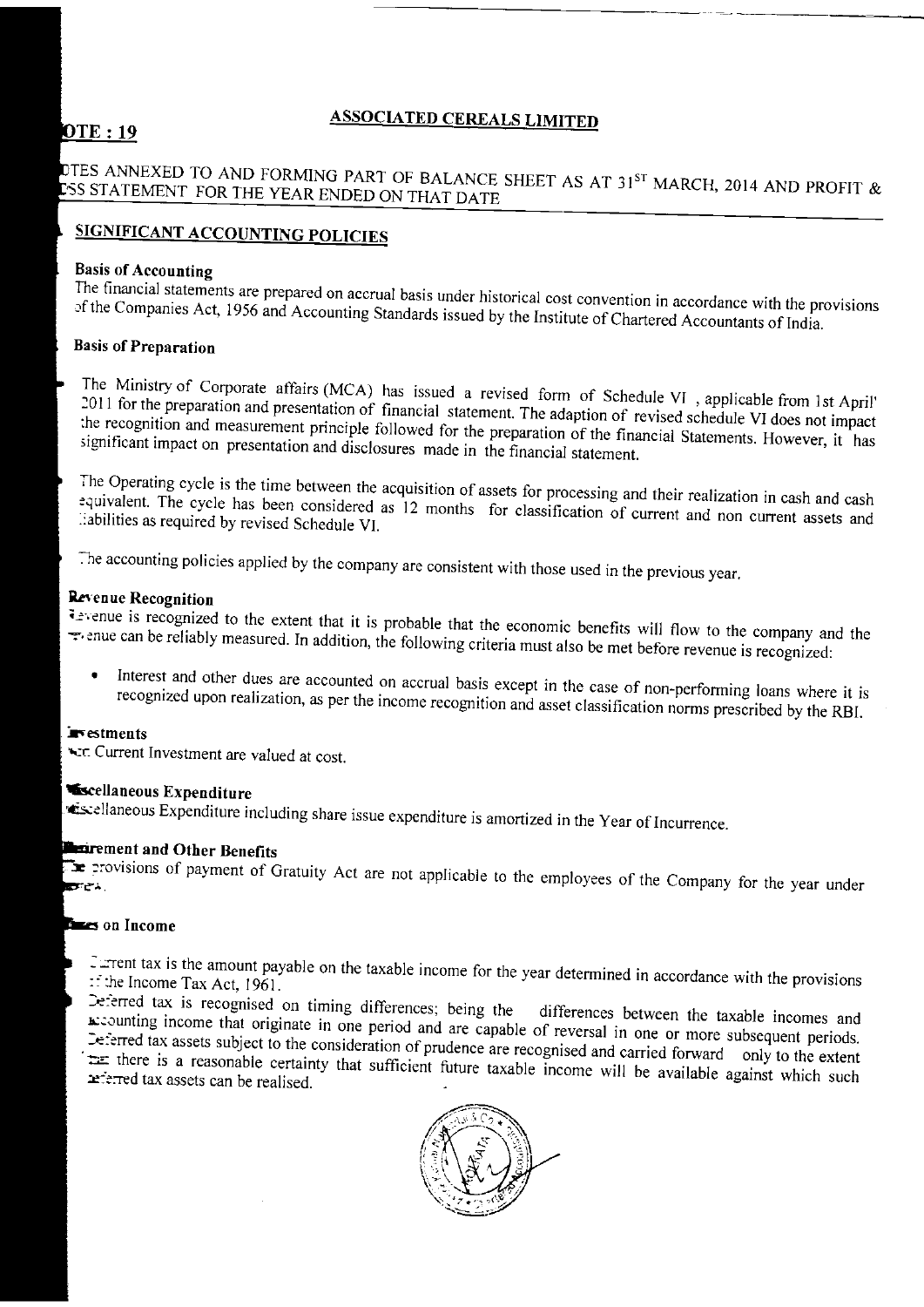# <u>ASSOCIATED CEREALS LIMITED</u>

# Earnings per Share

The Company reports basic and diluted earnings per share in accordance with Accounting Standards-20, *Earnings per*<br>Share, issued by the Institute of Chartered Accountants of India, Basic seculi Accounting Standards-20, *E* dividing net profit by the Institute of Chartered Accountants of India. Basic earnings per equity share have been rofit after tax by the weighted average number of equity shares outstanding for the period. computed by

# Provisions and Contingencies

Provision against Loans

- . Provisions is made in accordance with the RBI guidelines applicable to non- performing loans. In addition, Provision is made in accordance with the Provisioning policy of the company against non- performing loans.
- A general provision is made at 0.25% of the outstanding Standard Assets in accordance with the RBI guidelines.

Other Provisions

• A Provision is recognized when the company has a present obligation as a result of Past events and it is probable that an outflow of resources will be required to settle the obligation in respect of which a reliable estimate can be made.<br>Provisions (excluding retirement benefits) are not discounted to their number of which a reliable estim best estimate required to settle the obligation as at the Balance Sheet date. These are reviewed at each Balance Sheet Provisions (excluding retirement benefits) are not discounted to their present value and are determined based on the best estimate required to settle the obligation as at the Balance Sheet date. These are reviewed at each Balance Sheet date and adjusted to reflect the current best estimates. Contingent liabilities are disclosed separatel

# Contingent Liability

Contract remain to be executed on capital A/c and not Provided for Rs. 13,73,20,984/- Net of Advances.

comparable with Previous year figures has been re-arranged or re-cast wherever necessary, however the same are not strictly<br>comparable with that of the current year as the previous year.

The Company Operates Solely in one Geographic Segment and hence no separate information for Geographic segment wise disclosure is required

l. Mahatma Gandhi Road, .oor, Room No. 70B,  $\frac{1}{2}$ - *x*  $\frac{1}{2}$  ata  $-700007$ 

For, Ashok Kumar Natwarlal & Co.<br>Chartered Accountants

 $A \cdot \mathsf{k} \cdot \mathsf{A}$  feach wed.

ASHOK KUMAR AGARWAI Proprietor Membership No. 056189 Firm Regn No.322307E

Ed: The 31st Day of May 2014

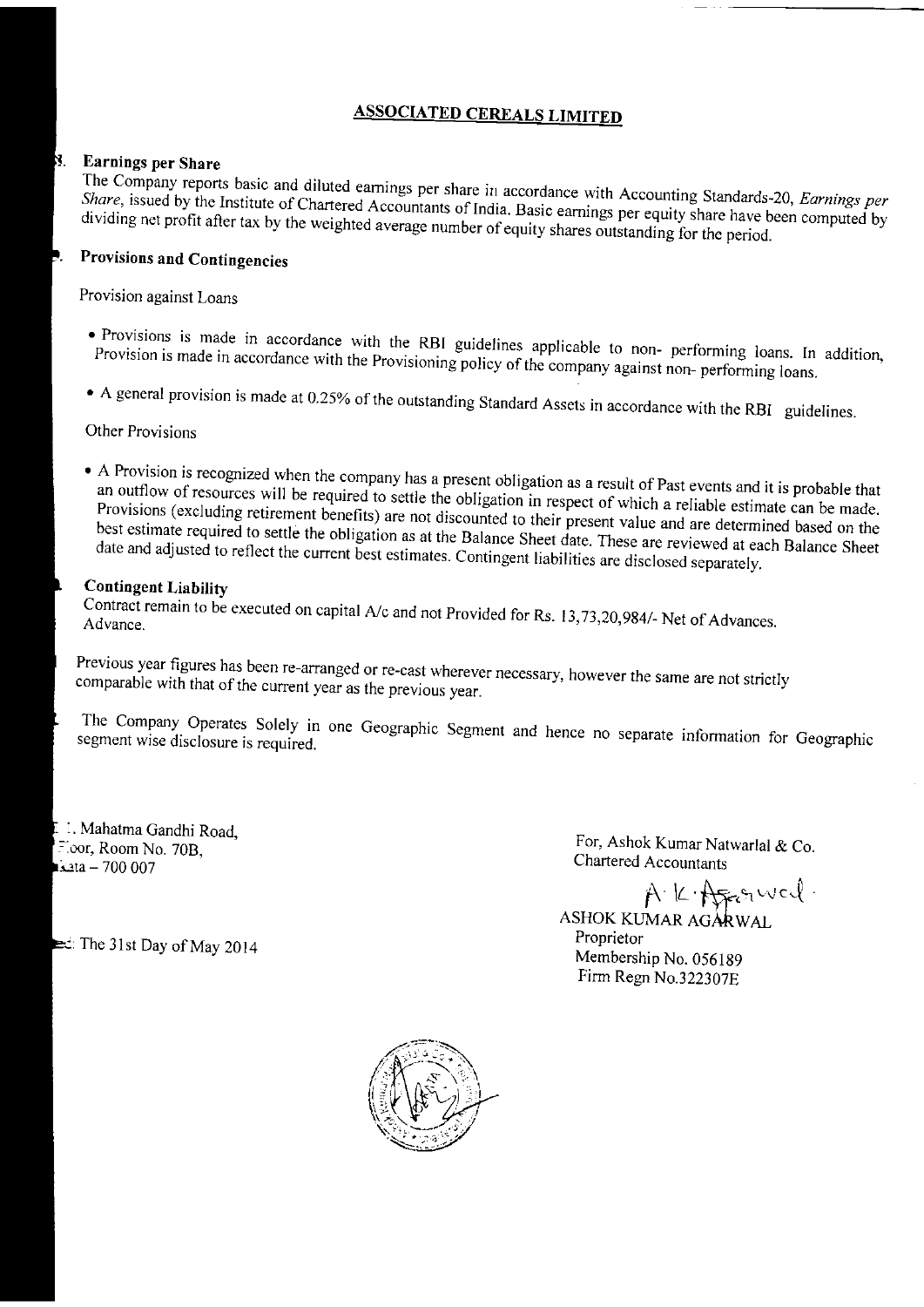# **ASSOCIATED CEREALS LIMITED**

Schedule Annexed as per Reserve Bank of India Prudential Norms. Schedule to the Balance sheet of a Non Banking Financial Company as on 31.03.2014 requirted in terms of pharagraph 13 of a Non Banking Financial (Non Deposit Accepting or Holding) Companies Prudential Norms (Reserve Bank) Directions, 2007

|     | <b>Particulars</b>                                                                                      |                          | (Rs. in lakhs) |
|-----|---------------------------------------------------------------------------------------------------------|--------------------------|----------------|
|     | Liabilities side:                                                                                       |                          |                |
| (1) | Loans and advances availed by the NBFCs                                                                 |                          |                |
|     | Inclusive of interest accrued thereon but not                                                           | Amount                   | Amount         |
|     | Paid:                                                                                                   | Out-                     | overdue        |
|     | (a) Debentures : Secured                                                                                | standing                 |                |
|     | : Unsecured                                                                                             | <b>NIL</b>               | <b>NIL</b>     |
|     |                                                                                                         | <b>NIL</b>               | <b>NIL</b>     |
|     | (other than falling within the                                                                          |                          |                |
|     | meaning of public deposits)<br>(b) Deferred Credits                                                     |                          |                |
|     | (c) Term Loans                                                                                          | <b>NIL</b>               | <b>NIL</b>     |
|     |                                                                                                         | <b>NIL</b>               | <b>NIL</b>     |
|     | (d) Inter-corporate loans and borrowing                                                                 | <b>NIL</b>               | <b>NIL</b>     |
|     | (e) Commercial Paper                                                                                    | <b>NIL</b>               | <b>NIL</b>     |
|     | (f) Public Deposits                                                                                     | <b>NIL</b>               | <b>NIL</b>     |
|     | (g) Other Loans (unsecured)                                                                             | <b>NIL</b>               | <b>NIL</b>     |
|     | <b>Assets side:</b>                                                                                     |                          |                |
|     |                                                                                                         | Amount outstanding       |                |
|     | Break-up of Loans and Advances including bills<br>receivables (other than those included in (4) below]: |                          |                |
|     | (a) Secured                                                                                             |                          |                |
|     | (b) Unsecured                                                                                           | <b>NIL</b>               |                |
|     | Break up of Leased Assets and stock on hire and                                                         | 1924.47                  |                |
|     |                                                                                                         |                          |                |
|     | hypothecation loans counting towards EL/HP<br>activities                                                |                          |                |
|     |                                                                                                         |                          |                |
|     | (i) Lease assets including lease rentals under sundry<br>debtors:                                       |                          |                |
|     | (a) Financial lease                                                                                     |                          |                |
|     | (b) Operating lease                                                                                     | <b>NIL</b>               |                |
|     |                                                                                                         | <b>NIL</b>               |                |
|     | (ii) Stock on hire including hire charges under                                                         |                          |                |
|     | sundry debtors:                                                                                         |                          |                |
|     | (a) Assets on hire                                                                                      |                          |                |
|     | (b) Repossessed Assets                                                                                  | <b>NIL</b><br><b>NIL</b> |                |
|     |                                                                                                         |                          |                |
|     | (iii) Hypothecation loans counting towards                                                              |                          |                |
|     | EL/HP activities:                                                                                       |                          |                |
|     | (a) Loans where assets have been                                                                        |                          |                |
|     | repossessed                                                                                             |                          |                |
|     | (b) Loans other than (a) above                                                                          |                          |                |
|     |                                                                                                         |                          |                |
|     |                                                                                                         | <b>NIL</b>               |                |
|     |                                                                                                         |                          |                |
|     |                                                                                                         | <b>NIL</b>               |                |
|     | <b>Break-up of Investments:</b>                                                                         |                          |                |
|     | Current investments:                                                                                    |                          |                |
|     | Quoted:                                                                                                 |                          |                |
|     | (i) Shares: (a) Equity                                                                                  | <b>NIL</b>               |                |
|     |                                                                                                         |                          |                |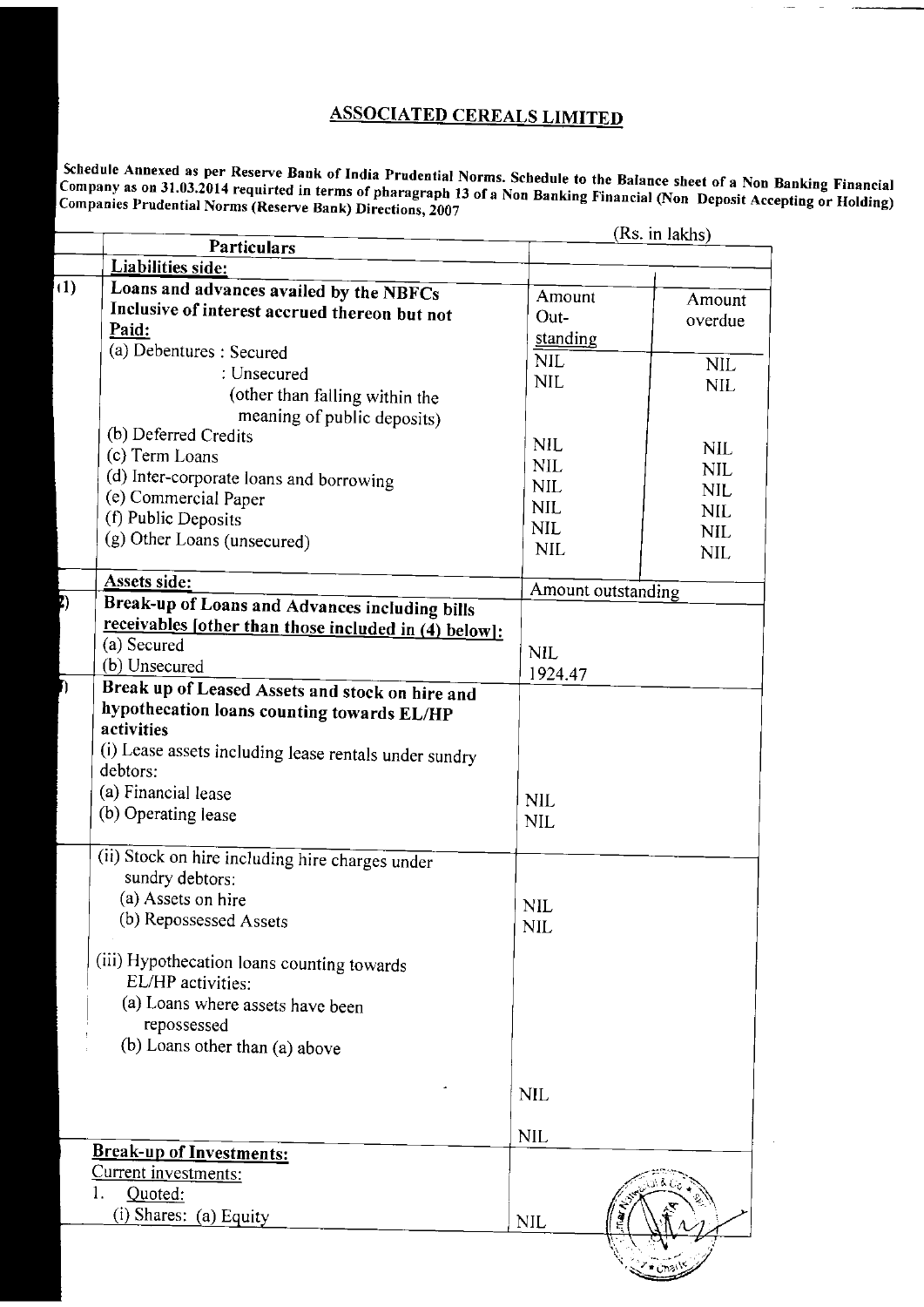|    | (b) Preference                                   | <b>NIL</b> |
|----|--------------------------------------------------|------------|
|    | (ii) Debentures and Bonds                        | <b>NIL</b> |
|    | (iii) Units of mutual funds                      | <b>NIL</b> |
|    | (iv) Government Securities                       | <b>NIL</b> |
|    | (v) Other (please specify)                       | <b>NIL</b> |
|    | 2.<br>Unquoted:                                  |            |
|    | Shares:<br>(a) Equity<br>(i)                     | <b>NIL</b> |
|    | (b) Preference                                   | <b>NIL</b> |
|    | (ii) Debentures and Bonds                        | <b>NIL</b> |
|    | (iii) Units of mutual funds                      | <b>NIL</b> |
|    | (iv) Government Securities                       | <b>NIL</b> |
|    | (v) Others (please specify)                      | <b>NIL</b> |
|    |                                                  |            |
|    | Long Term investment:                            |            |
|    | 1.<br>Quoted:                                    |            |
|    | (i)<br>Share: (a) Equity                         | 97.51      |
|    | (b) Preference                                   | <b>NIL</b> |
|    | (ii) Debentures and Bonds                        | <b>NIL</b> |
|    | iii) Units of mutual funds                       | <b>NIL</b> |
|    | (iv) Government Securities                       | <b>NIL</b> |
|    | (v) Other (please specify)                       | <b>NIL</b> |
|    | Unquoted:<br>2.                                  |            |
|    | (i)<br>Shares: (a) Equity                        | <b>NIL</b> |
|    | (b) Preference                                   | <b>NIL</b> |
|    | (ii) Debentures and Bonds                        | <b>NIL</b> |
|    | (iii) Units of mutual funds                      | <b>NIL</b> |
|    | (iv) Government Securities                       | <b>NIL</b> |
|    | (v) Others (please specify)                      | <b>NIL</b> |
|    |                                                  |            |
| Ī. | Borrower group-wise classification of all leased |            |
|    | assets, stock-no-hire and loans and advances:    |            |
|    |                                                  |            |

 $\ddot{\phantom{0}}$ 



 $\ddot{\phantom{0}}$